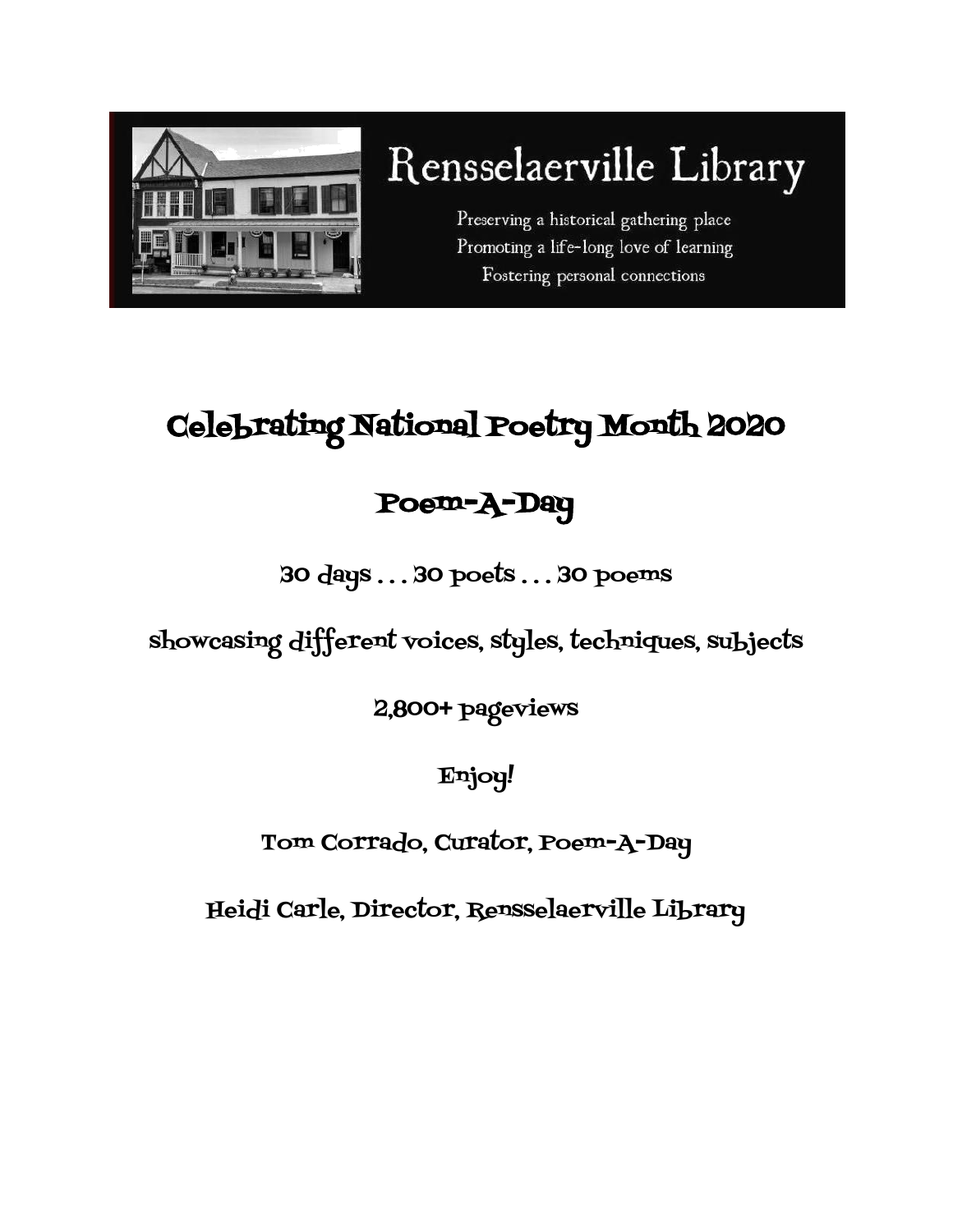April 1

A Love Poem

*by Tom Bonville*

I write about love, but it is not about you. It is about the junco outside our kitchen window.

Too late, I realize my mistake. You have left me to let me drink coffee alone.

But then I see you outside, spreading bread crumbs.

About the poet:

Tom Bonville lives in Catskill, regularly participates with The Rensselaerville Poets. He recently was awarded a share of 4th place in the 2020 Stephen A. DiBiase Poetry contest. Winning poems can be heard at the Colonie Town Library on May 16th at 1:30 PM.

~~~~~~~~~~

April 2

Nantucket Sound

*by Gary Maggio*

Listen to me, If you can't listen to the surf. I'll tune you out I'll just listen to the surf, its humming. It has sea colors, it has that horizon Which we found in the 70's. Your words are babble.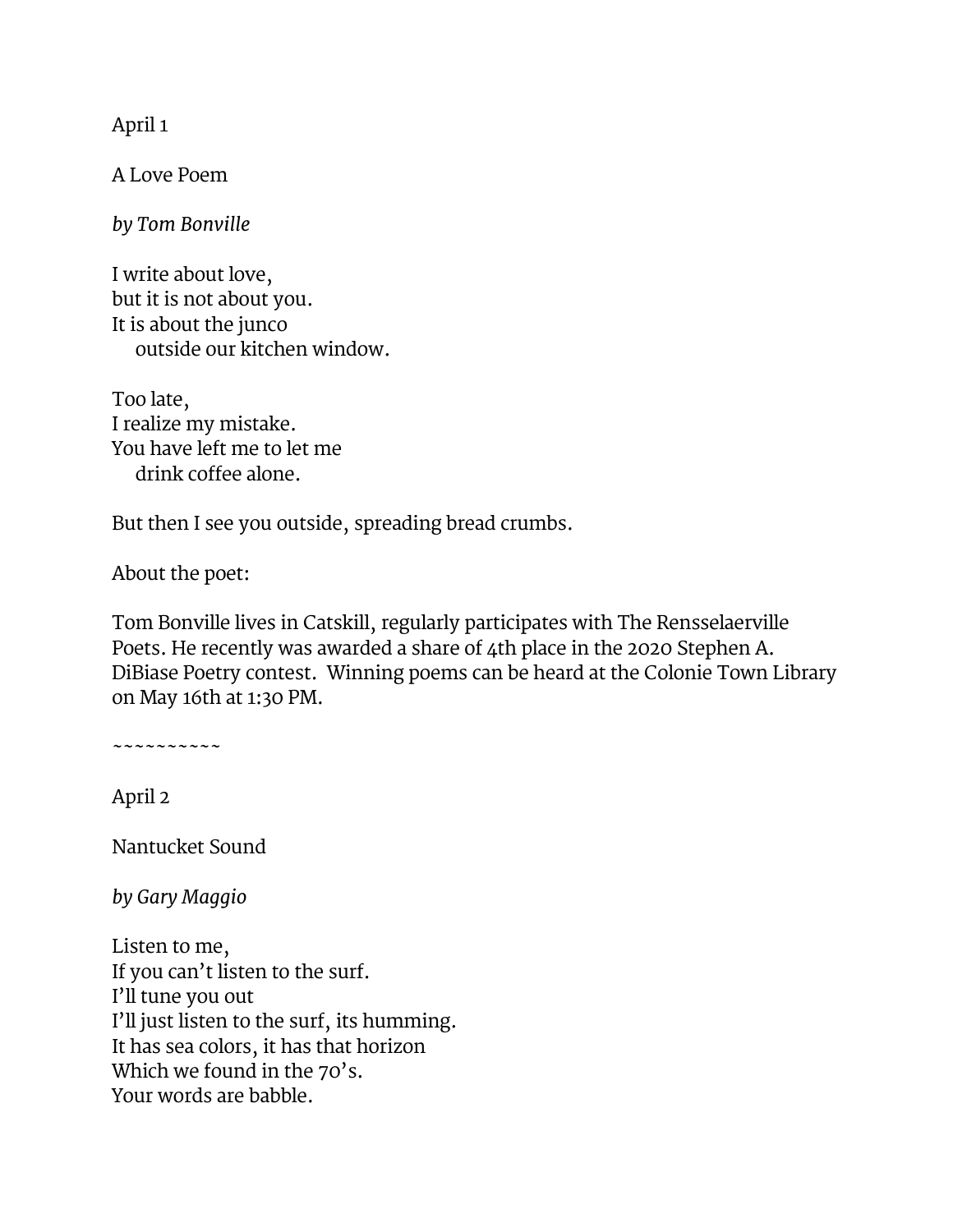Your mother, the children, The poor grandchildren, The framing of their photos.

You're babbling. The sand is gold, The crabs, they're dead, Their shells a part Of our honeymoon strolls Along the Sound near the Lighthouse When we had a dog And we learned together She could swim with Tiny strokes, desperately.

About the poet:

Gary Maggio began writing poems when he was 50. In the early 2000s he created and facilitated the Capital Region Poets Workshop, which met twice a month for over eight years and has just recently rekindled the workshop under the sponsorship of the NYS Writers Institute. He also maintains a website for his visual arts, [www.gmagikman.com,](http://www.gmagikman.com/) which contains his pastels and pen and ink drawings, as well as a few poems.

~~~~~~~~~~

April 3

I am the algorithm

*by Nancy Klepsch*

Send me a clear ocean

Send me a gritty city

Quick send me a shot of whiskey

A misty blue portal as a focal point

In the foreground a potted plant survived somehow in this barren bath of grit

Chinatown, 1964, Aunt Mary's birthday party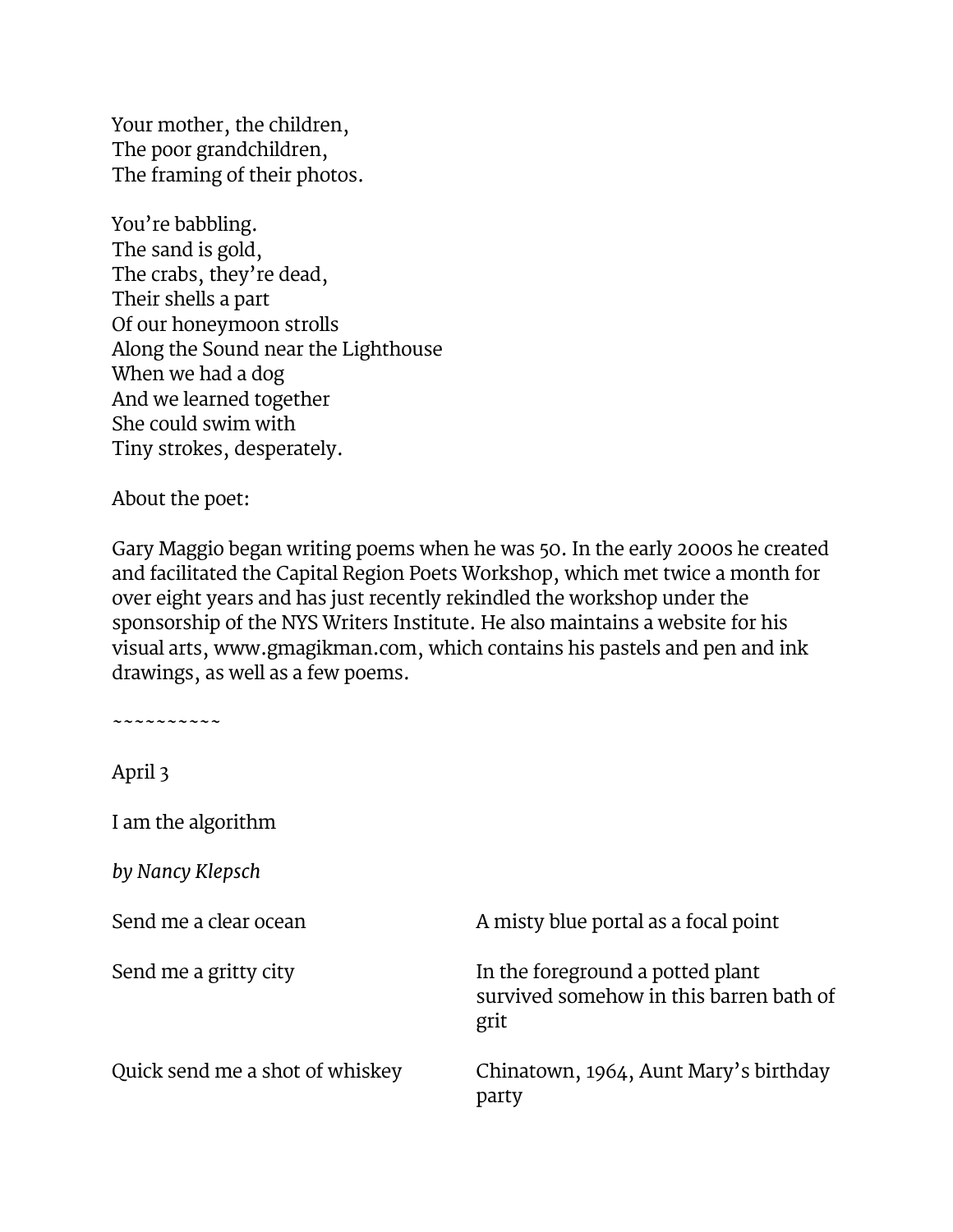| Send me a smoldering pizza  | Fourth Street, DeFazio's                              |
|-----------------------------|-------------------------------------------------------|
| Send me a visual poet       | Richard Long, Daystones, 1980                         |
| Send me a ritual            | Ghost dance, Pine Ridge Reservation,<br>South Dakota  |
| Send me a rock and stone    | Crumbling ruins of a Roman theater,<br>exterior, 1859 |
| Send me a book              | e- or hard copy?                                      |
| Send me ancient wisdom      | circa 2008                                            |
| Send me a dream             | Loom                                                  |
| Send me a revolution        | Exodus                                                |
| Send me purple              | And an engineer's poster                              |
| Send me poetry              | Sabda, sabda, sabda                                   |
| Send me coffee              | In melodious double stops                             |
| Send me something           | San Francisco                                         |
| Be more specific            | Send me a lesbian                                     |
| Someone who's a work of art | Romaine Brooks Mapplethorpe                           |

 Here's a picture

 five grey stones vertically portrayed

About the poet:

Nancy Klepsch is a poet and a teacher who was born in Brooklyn, NY and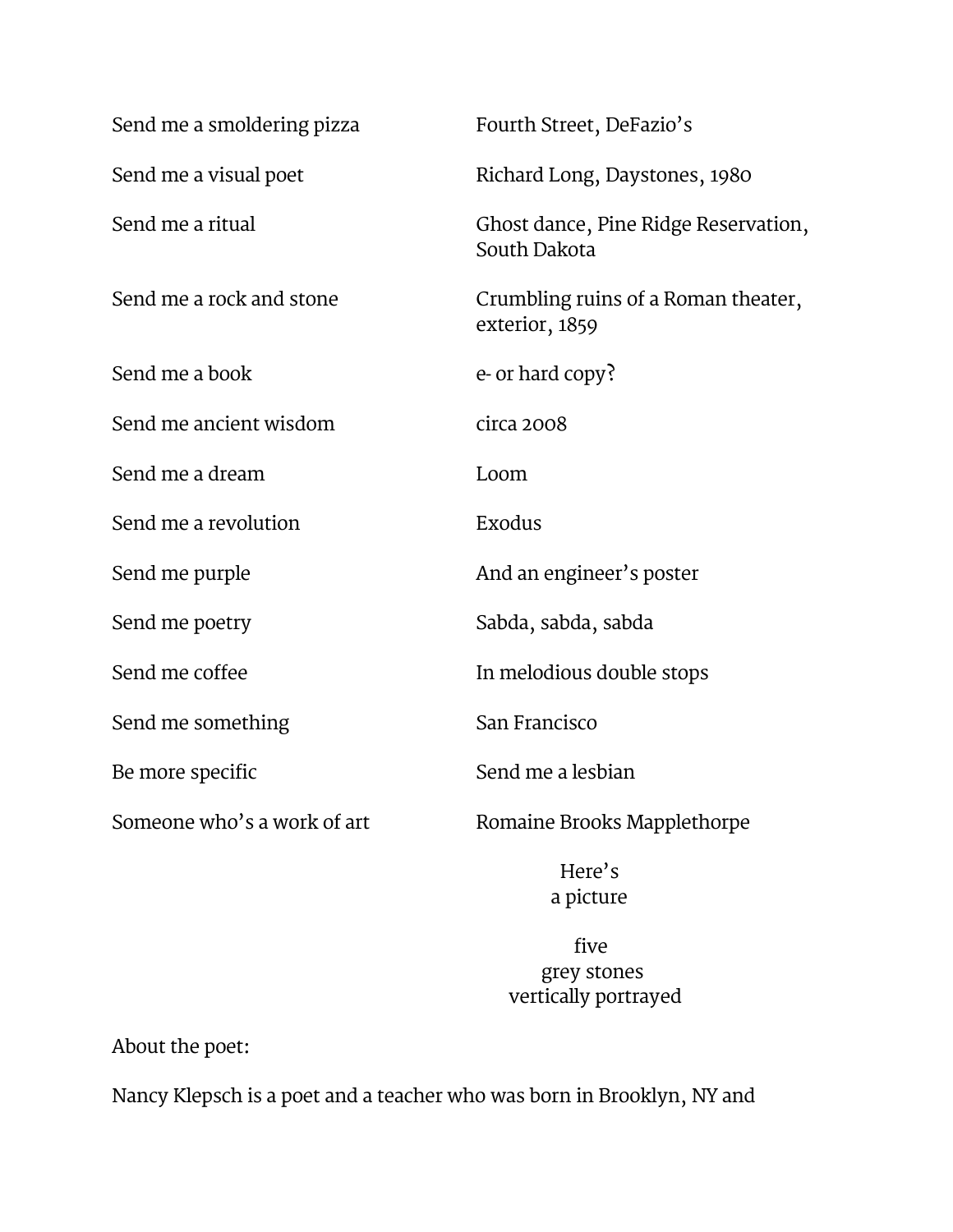currently lives in Upstate New York. Klepsch co-hosts 2nd Sunday  $\varpi$  2 open mic for poetry and prose. god must be a boogie man is her first book of poetry and is available from her web site at [www.nancyklepsch.com.](http://www.nancyklepsch.com/)

 $\sim\sim\sim\sim\sim\sim\sim\sim\sim\sim$ 

April 4

Between Jobs: One of the Good Days

*by Charlie Rossiter*

Eight a.m. at the Zebra Room three old guys at the bar are drinking breakfast. They're on a pension, and National Bohemian is their morning meal of choice. It's mid-December and the tv says it's snowing in Denver, cool on the plains, sixty degrees here in D.C., When I finish these eggs and homefries, I'll go to Dupont Circle to hang out with the chess bums and bag ladies, watch the suits on their way to K Street power lunches, secretaries in long skirts and running shoes. I'll sit on a bench, still as the eye of a hurricane, let all that money and influence swirl around me, thank God I don't have a car and don't have to think about where to park it.

#### About the poet:

Charles Rossiter hosts the twice-monthly podcast series at [www.PoetrySpokenHere.com.](http://www.poetryspokenhere.com/) Books include the just-released Green Mountain Meditations and Winter Poems, both from FootHills Publishing. He lives and writes in Bennington, VT where he hosts the 2nd Tuesday open mic at the Tap House.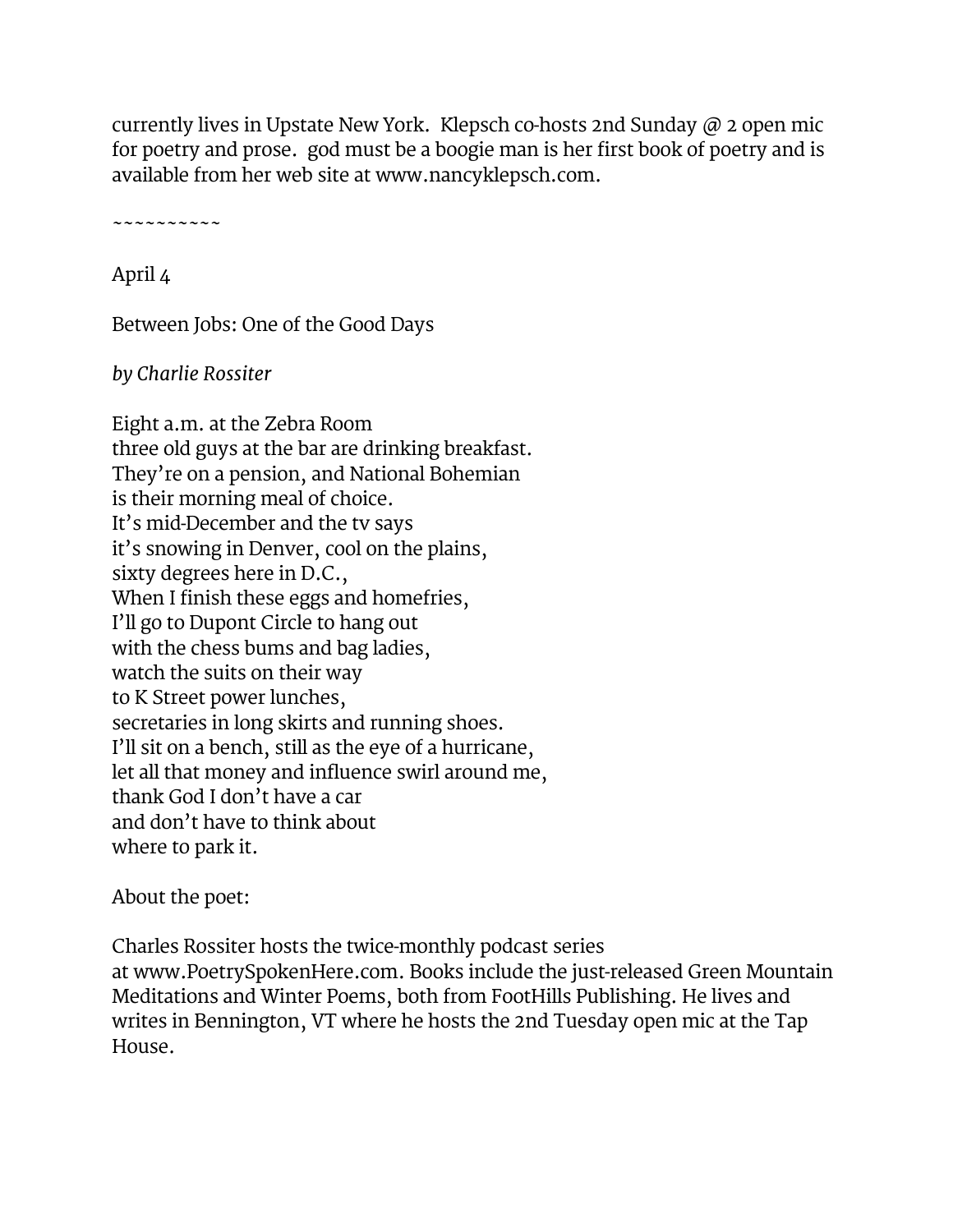About the poem:

First published in After Hours: A Journal of Chicago Writing and Art: *DC is a wonderful place to visit but I was not crazy about living there. As the subtitle notes, some days are pretty wonderful. The Zebra Room had half-price pizza on Tuesday nights when I was an undergraduate so it was interesting to me to live near the place 20+ years later and use it as a place to catch a diner breakfast.*

~~~~~~~~~~

April 5

**Diplomacy** 

*by Howard J Kogan*

*Li Bai (701–762), known as Li Bo, also Li Po, was a Chinese poet who took traditional poetic forms to new heights. He and his friend Du Fu (712–770) were the two most prominent figures in the flourishing of Chinese poetry in the Tang dynasty.*

```
Kubayashi Issa (1763–1828) was a Japanese poet and lay Buddhist priest known for 
his haiku poems and journals. He is better known by his pen name Issa (一茶), 
meaning Cup-of-tea. He is considered one of the four haiku masters of Japan. One of 
his better-known haikus is:
```
*Goes out, comes back the love life of a cat.*

Kubayashi and I have been trying to get Li Bai to have dinner, he's willing but the time or the day is never right, I thought we could tempt him with Italian, it's not what he usually eats, but Du Fu gets reflux from Italian, and Li never goes anywhere without Du. I hoped the dinner would lift Kubayashi's mood, between his wife and the fire, he's had a rough year. Of course, he always wants Sushi, but for Li Bai, older and venerated, he's willing to make an exception. We decide to see if Li would prefer Chinese, he's used to it and if we go Cantonese, Du Fu should be okay. Yet the note that replied to our latest invitation is from Du. Du is not the problem, the problem is that Li has recently heard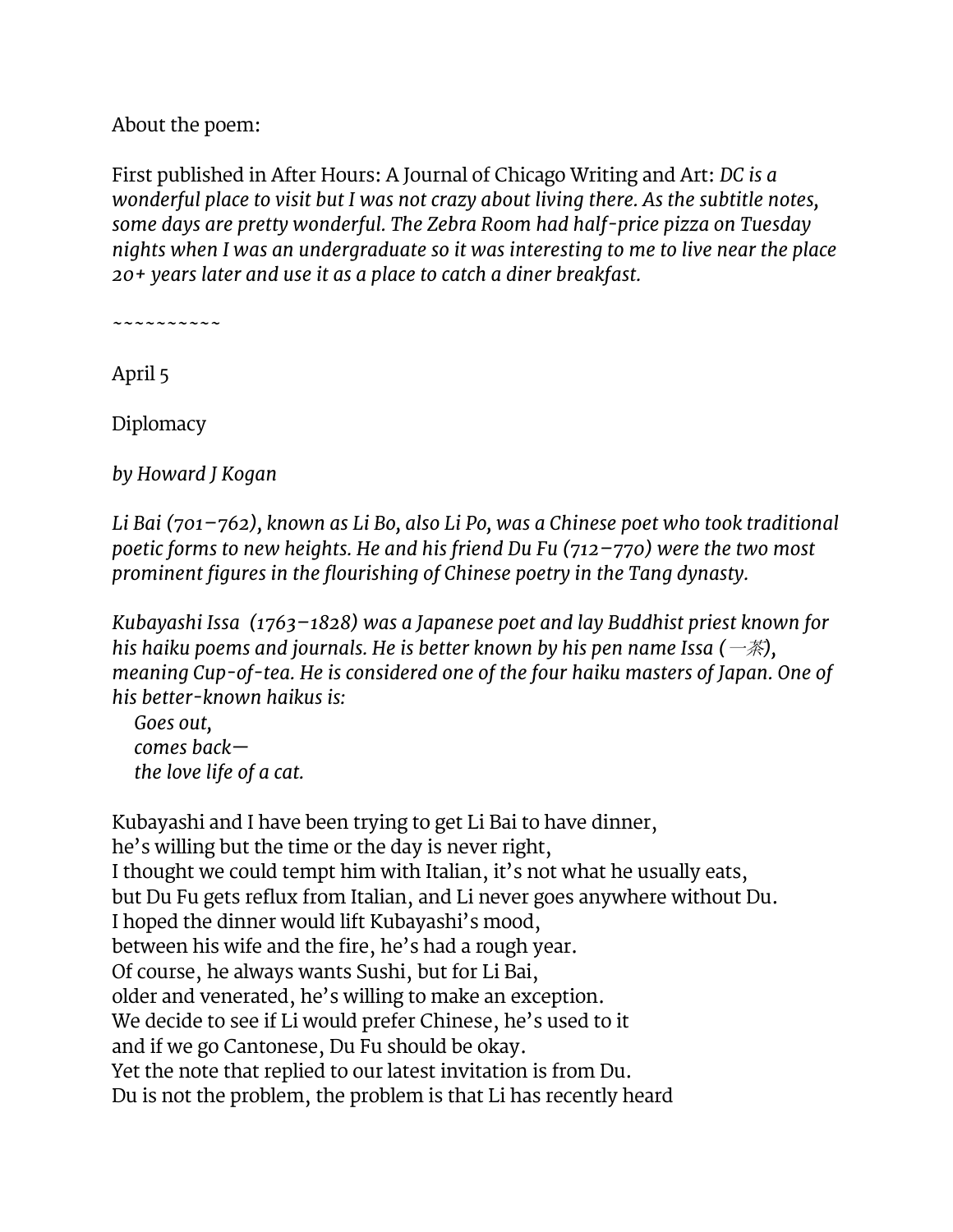of French fries, wants to try them, but he's too polite to ask. Kubayashi and I are amused by this, but if Li and Du, at their age are willing to clog their arteries, that's okay with us. Frankly, I'm not sure Kubayashi knows what French fries are, since he asks me to suggest a French restaurant. It would be rude of me to appear better informed, so I say, let's ask Du to pick the restaurant. While I write Du, Kubayashi goes back to the only thing that amuses him these days – watching his cat go out and come in.

About the poet:

Howard J Kogan is a psychotherapist and poet currently living in Ashland, MA.

About the poem:

*Regarding this poem; writing for me is about connecting.*

~~~~~~~~~~

April 6

#### If All There Was

#### *by Dianne Sefcik*

#### *As if all there were, were fireflies And from them you could infer the meadow* - Rebecca Elson

| if all there was was love               | would you infer night            |
|-----------------------------------------|----------------------------------|
| what would you infer                    | day                              |
|                                         | the Milky Way                    |
| would you infer yourself into existence | the Himalayas                    |
| living in paradise                      | Auroras at the poles             |
| with someone whose life                 | the Southern Cross               |
| you loved as much or more than your     | whales just below the surface    |
| own                                     | swimming                         |
| someone                                 | breaching                        |
| you wanted all the best for             | blazing sparkling wakes of light |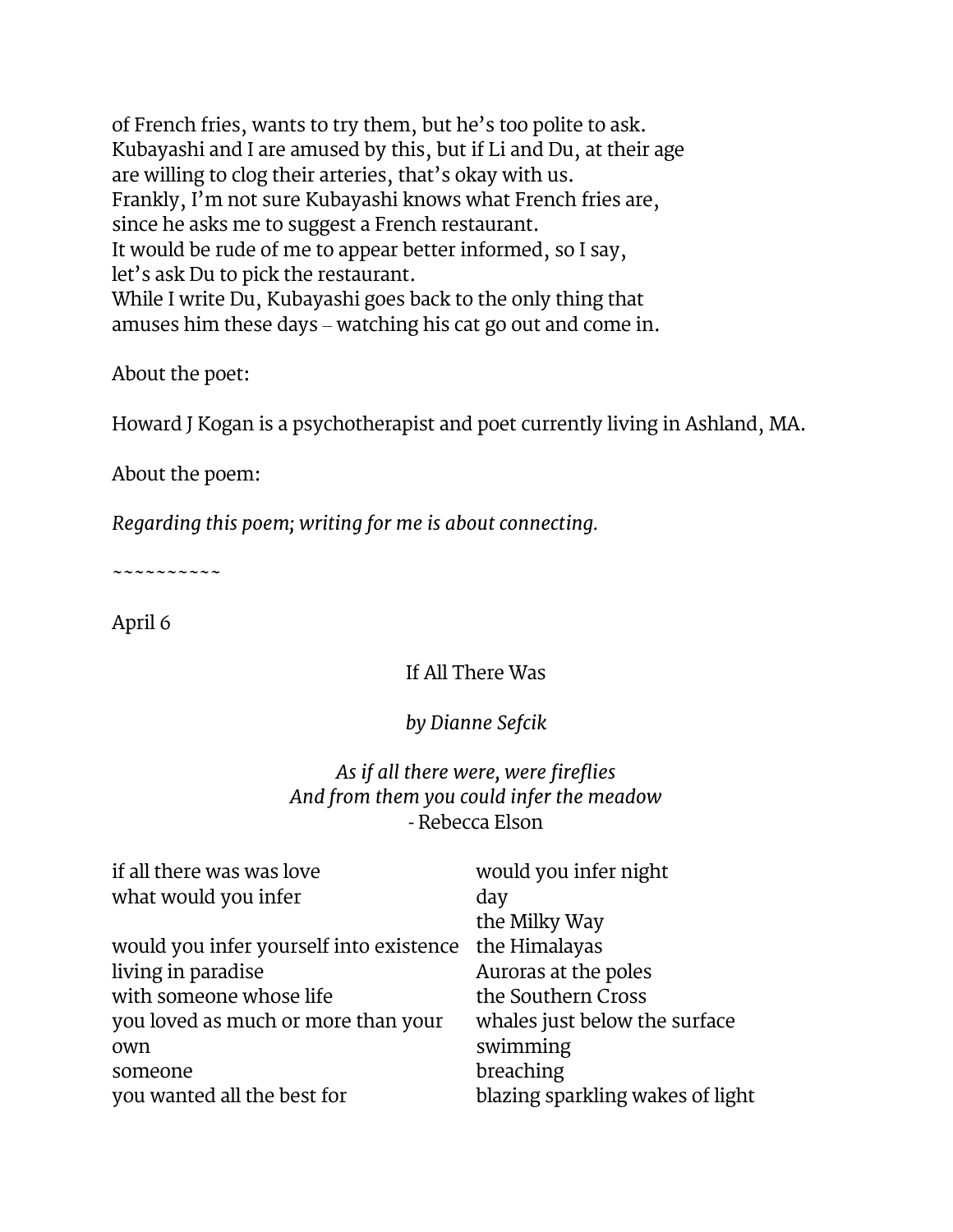| maybe with children<br>all inferring more from love              | bejeweled themselves as they shed those<br>magical<br>bioluminescent planktons of the sea |
|------------------------------------------------------------------|-------------------------------------------------------------------------------------------|
| would you all or each                                            |                                                                                           |
| infer other beings into existence as well might you infer Tahiti |                                                                                           |
| fireflies                                                        | date and coconut palms                                                                    |
| for instance                                                     | exotic birds                                                                              |
| flowers                                                          | boreal forests of cedar and spruce                                                        |
| waterfalls                                                       | pine cattail caribou lichen                                                               |
| fruit                                                            | sycamore roses grass                                                                      |
| a perennial self-seeding                                         | polliwogs                                                                                 |
| glorious garden                                                  | bears                                                                                     |
| maybe vast bluegreen oceans                                      |                                                                                           |
| full of presences                                                | Africa Asia Turtle Island                                                                 |
| all manifestations of love                                       | all the land masses                                                                       |
| inferring themselves                                             | in rivers oceans lakes                                                                    |
| and others into substance                                        |                                                                                           |
| invisible                                                        | if all there was was love                                                                 |
| though we all may be                                             | what would you infer                                                                      |

About the poet:

Dianne Sefcik lives in rural Albany County.

~~~~~~~~~~

April 7

Mother Tree

*by Patricia Britton*

She is coarse wood, not yet planed rough hewed, long fibered, like fir, not easy to work with. taken from the forest and placed in a warm kiln. when they have planed off her rustic edges, fussed with her and are done, they will have made a fine table out of her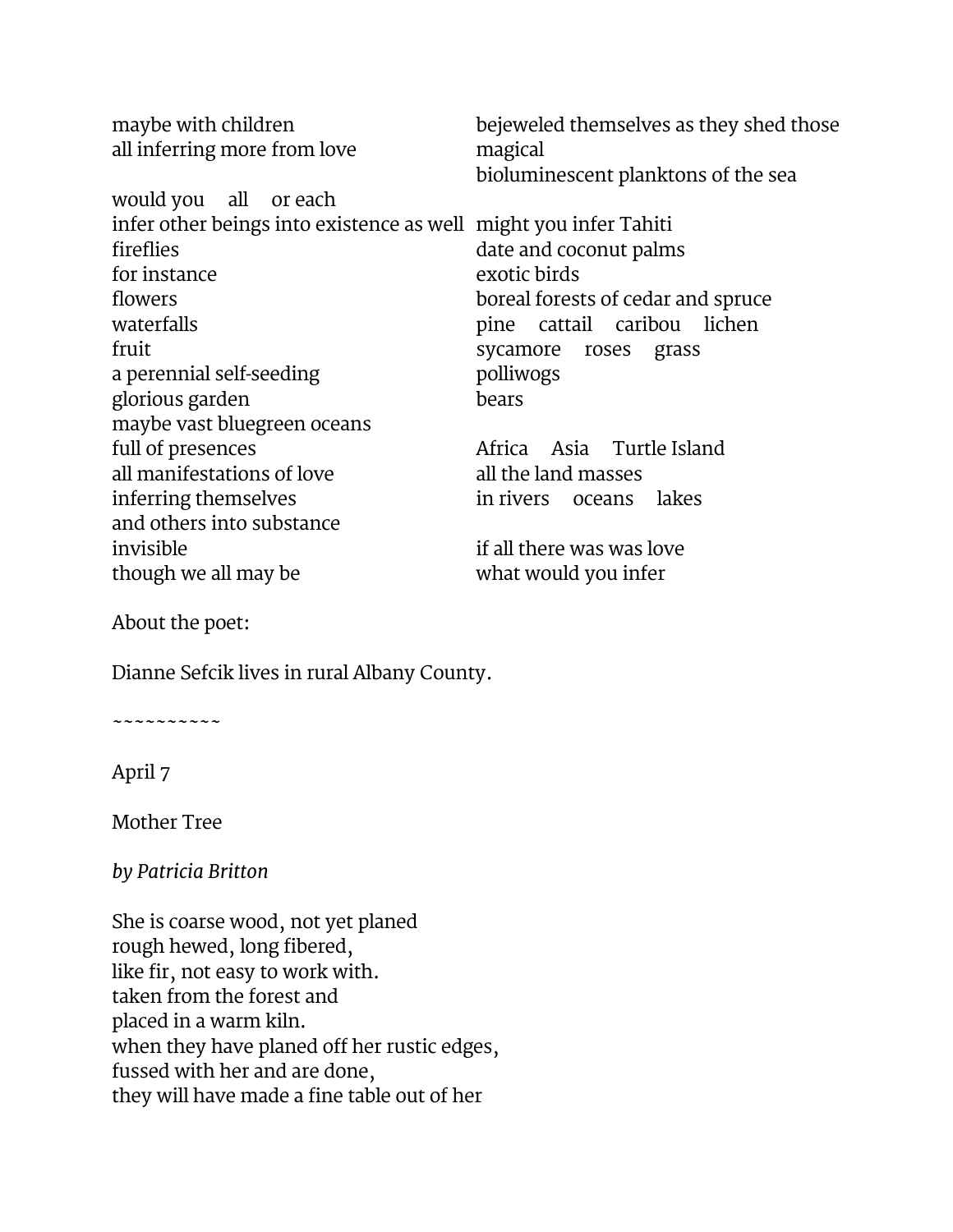and sell her for a lot of money.

a conference table in a big-city high-rise corporate boardroom. they will put cups of coffee on her and spill them when hot. they will not know that hurts and stings. they will feel important, arguing and chattering their decisions over her. some will come in her chamber to whisper secrets of hopes and plots between themselves, some to tempt and play at the so fast fury of desire.

she will enjoy the long quiet times the Sun rolling over her back as the day proceeds. she welcomes the lonely ones at night who address her surfaces with anointed exotic oils that have nothing to do with her origins, but soothe her with memories of strength and fluids moving from her roots to her waving branches at her highest reach in the sky.

memories of messages she had sent through ancient pathways to her seeded descendants and through her leaves, scents to tell them the knowledge she had gained satisfied that she had protected them as well she could.

creatures climbed up and down to grab the not yet fallen nut. she recalls the nests of so many birds and their songs, owls talons pressed into her limbs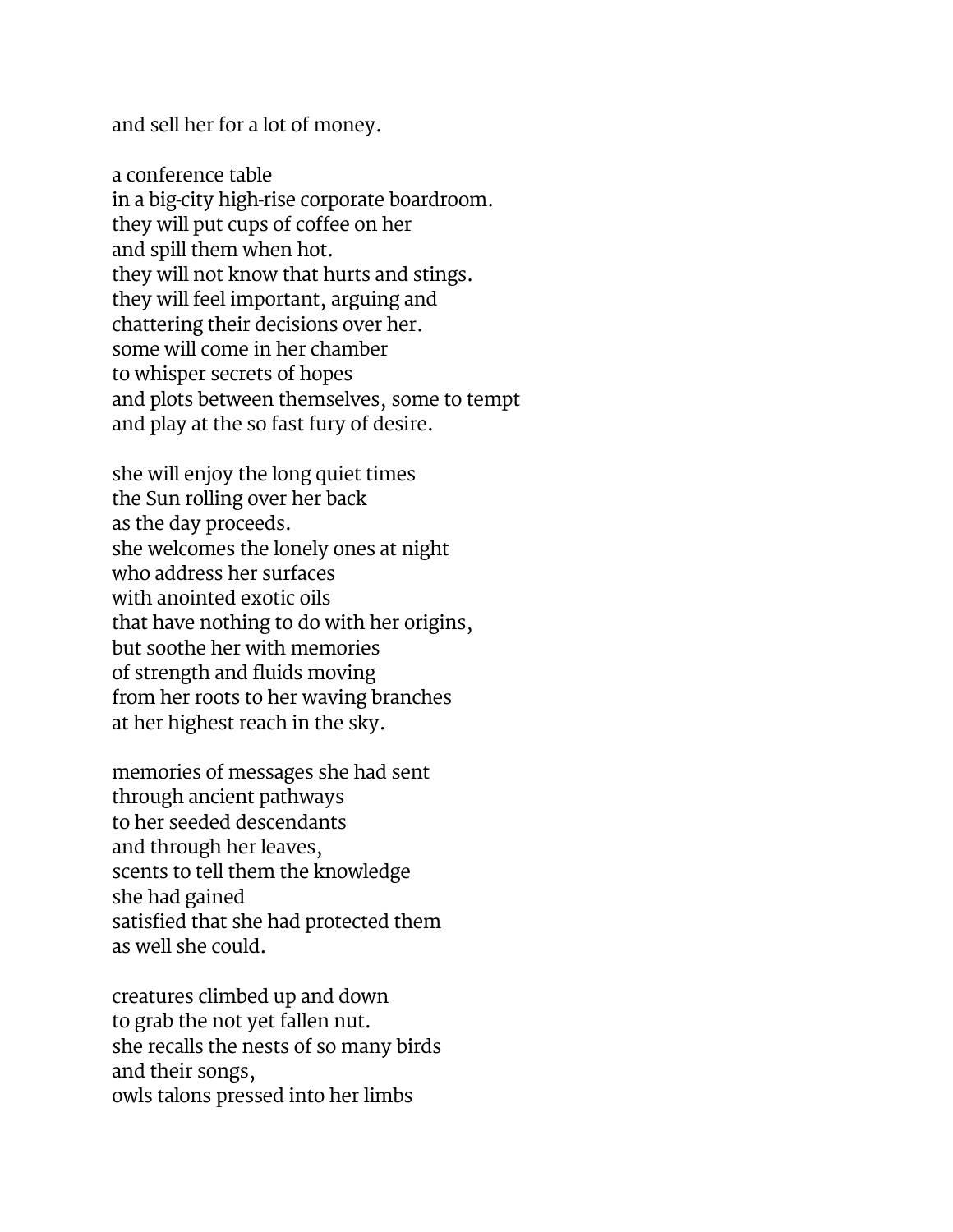before the arc of their silent flights.

those stars in the deep nights that she can no longer see. only the sparkles of the many-windowed mute monoliths around her, and the blue moon, occasionally. an indeterminate life, not foreseen, this suspended continuity. grounded in a mature sense of presence, she adjusts.

About the poet:

Patricia Britton is a native Hilltowner . She spent many years in the high desert mountains of the Southwest. Bossa Nova, Fado and movie soundtracks permeate the walls of her home. She loves to make soups, posole and tamales. She credits attending the Rensselaerville Poetry Workshop since August 2019 with helping her hone her craft.

~~~~~~~~~~

April 8

The In Between

*by Tyler E. S. Patti*

I sit here on this clear morning

Hazy headed

In between no one

and myself

Directionless and wandering

Aimless and wondering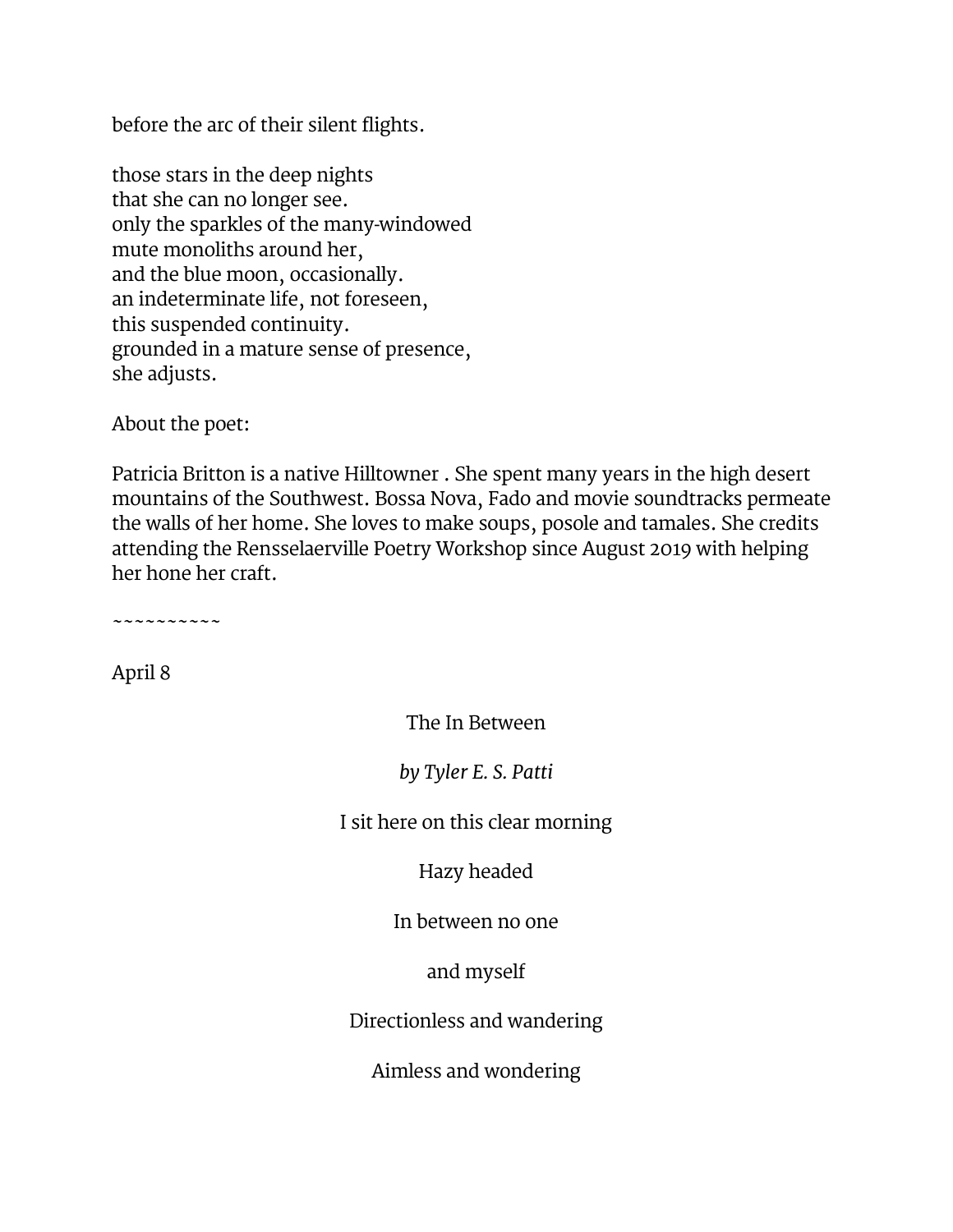#### Why I sit here next to no one

and beside myself

About the poet:

Tyler E. S. Patti is a graduate of SUNY New Paltz where he studied history and art. A sometimes poet, who resides in the Hudson Valley, Tyler can often be found studying linguistics, illustrating, figure drawing, and sculpting. He sings tenor in the SUNY New Paltz Community Chorale and enjoys theater.

~~~~~~~~~~

April 9

Record Your Thoughts While Digging A Hole

*by Alan Casline*

this is not a knife stab

to my weakened heart

when organizing for Everyman you are out there  $\dots$ 

pick something universal

record your thoughts

while drawing a breath

there is no reference available

that's a problem

you could do a parody

except what is slapstick?

you could rely on memory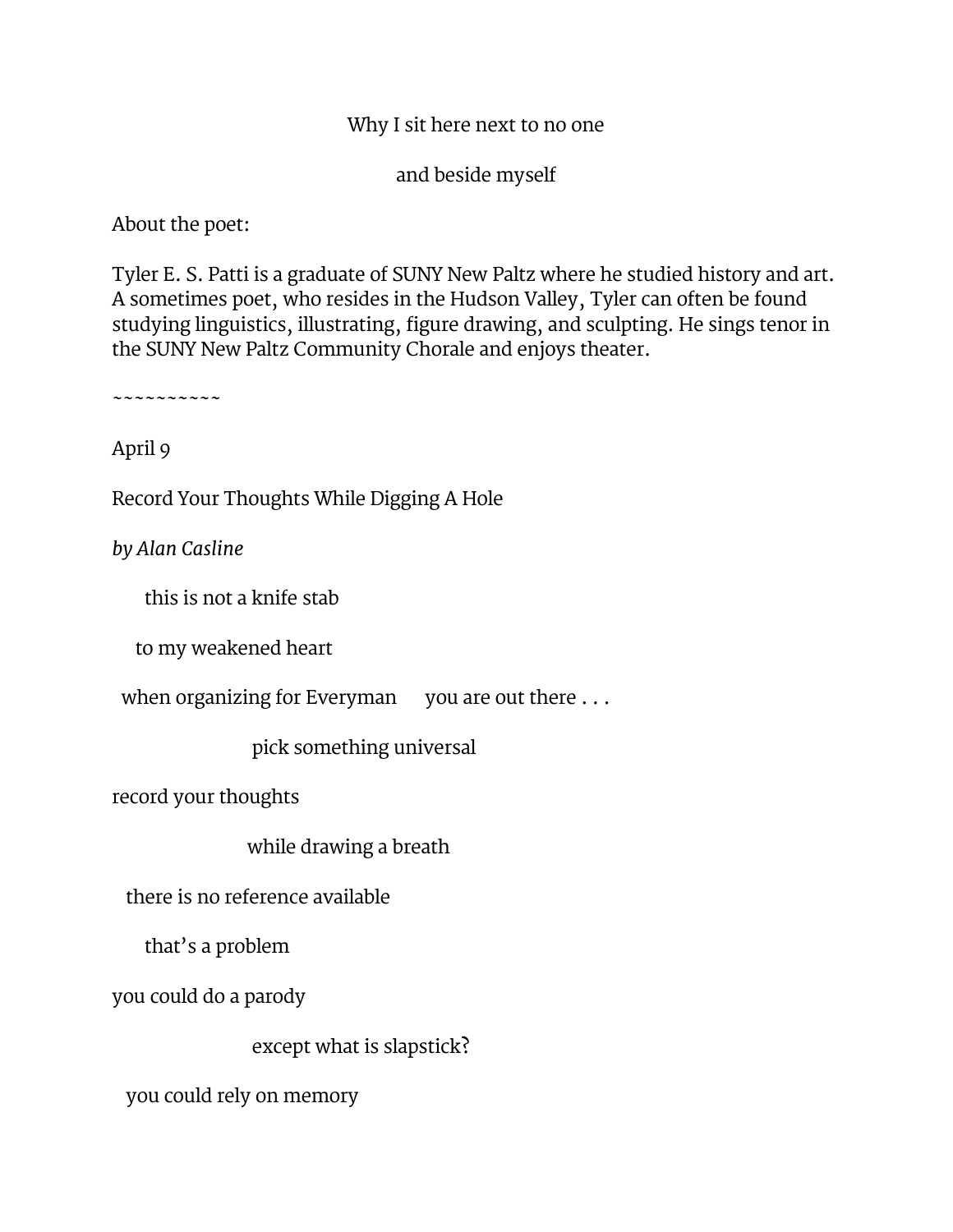we were just talking about

any difference between memory and dream

Record your thoughts while digging a hole

Do I have enough dirt packed firm

around the roots?

About the poet:

Poet Alan Casline is the editor of *Rootdrinker,* a long standing magazine of watershed poetics. He is director of Rootdrinker Institute and uses Benevolent Bird Press to publish the work of fellow writers and artists. He is co-founder and on-going chronicler of The Cloudburst Council, an annual poetics gathering held in the Finger Lakes watershed. He is Board Member and Chair of the Horticultural Committee at Pine Hollow Arboretum. He lives with his wife, Jennifer Pearce, in a suburban neighborhood outside of Albany, New York.

~~~~~~~~~~

April 10

In Congress Park on a Lunch Break from a Job in Retail

*by Carol Graser*

Hundreds of white clover are flowering with purpose. Each small head jiggles

in the breeze and I tell them about the patch of violets I mow around each summer

that is wider every spring. I tell them because they're listening, about the manager

and her imperious clothes, about her assistant who picks at her loose threads, drapes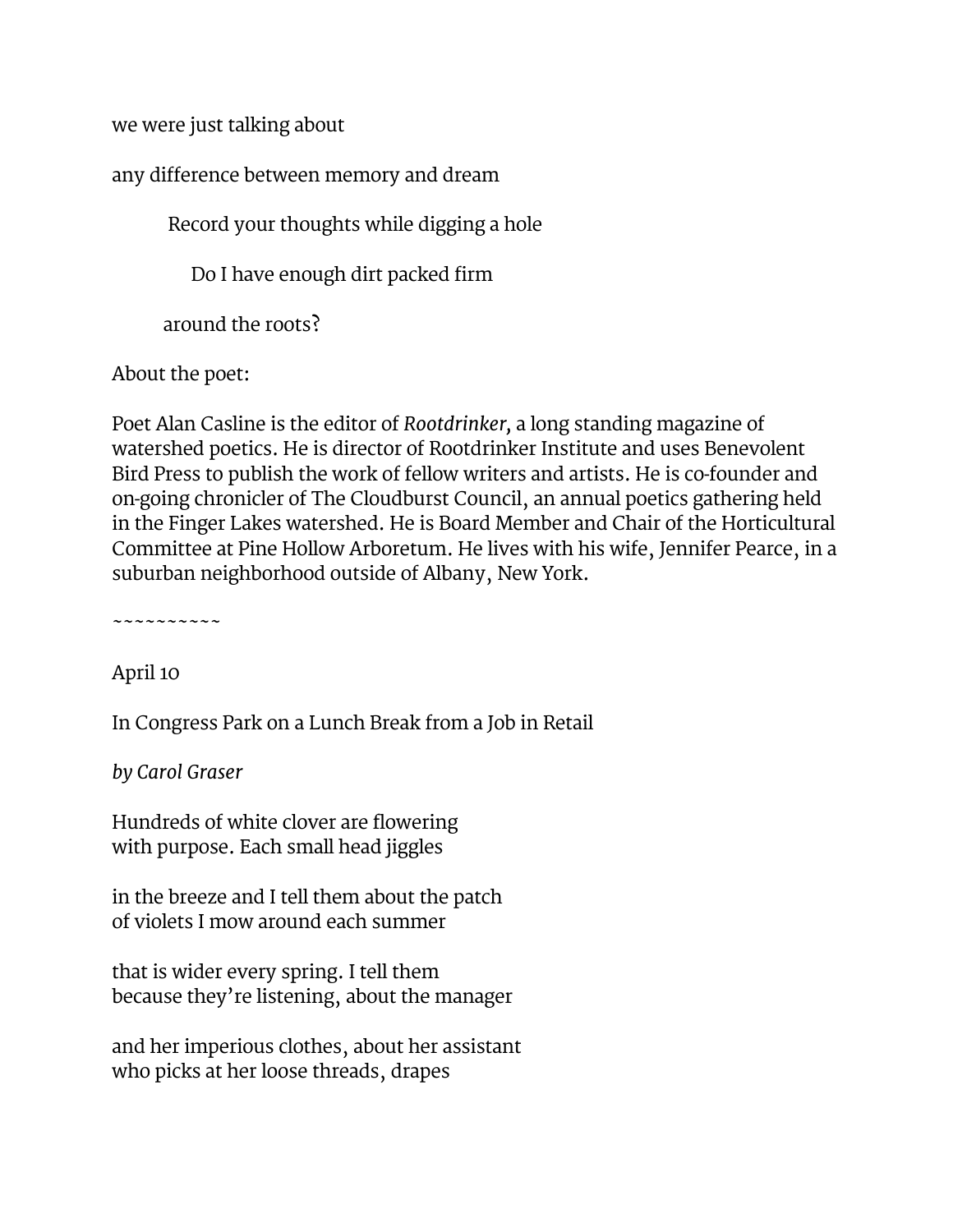them like a veil over his dusty head They tell me in their chirping voices to hold

that patch of violets close, the eloquent purple, those heart-shaped leaves

*But the owner!* I shriek, *he travels to Tibet to meditate on his choice of good fortune*

Their green voices ripple with tiny urgency *Our thin roots listen when the cold stone speaks*

The breeze picks up, ruffling their spiky petals *Let the hair on your skin listen now*

About the poet:

Carol Graser lives in the Adirondacks of upstate New York and hosts a monthly poetry series at Saratoga Spring's legendary Caffe Lena on the first Wednesday of every month. She has performed her work at various events and venues around NYS. Her work has been published in many literary journals, recently in Devilfish Review, Punch Drunk Press, Trailer Park Quarterly and Minute Magazine. She is the author of the poetry collection, The Wild Twist of Their Stems [\(Foothills](http://www.foothillspublishing.com/2007/id177.htm)  [Publishing\)](http://www.foothillspublishing.com/2007/id177.htm).

~~~~~~~~~~

April 11

The Ducks

*by Tony Fallon*

I gazed out the kitchen window pane The sink was full of dirty dishes The full winter moon had just arose On the other side of the lake The wild ducks were bottom eating Heads feeding asses up in the air Two shots rang out behind the stone wall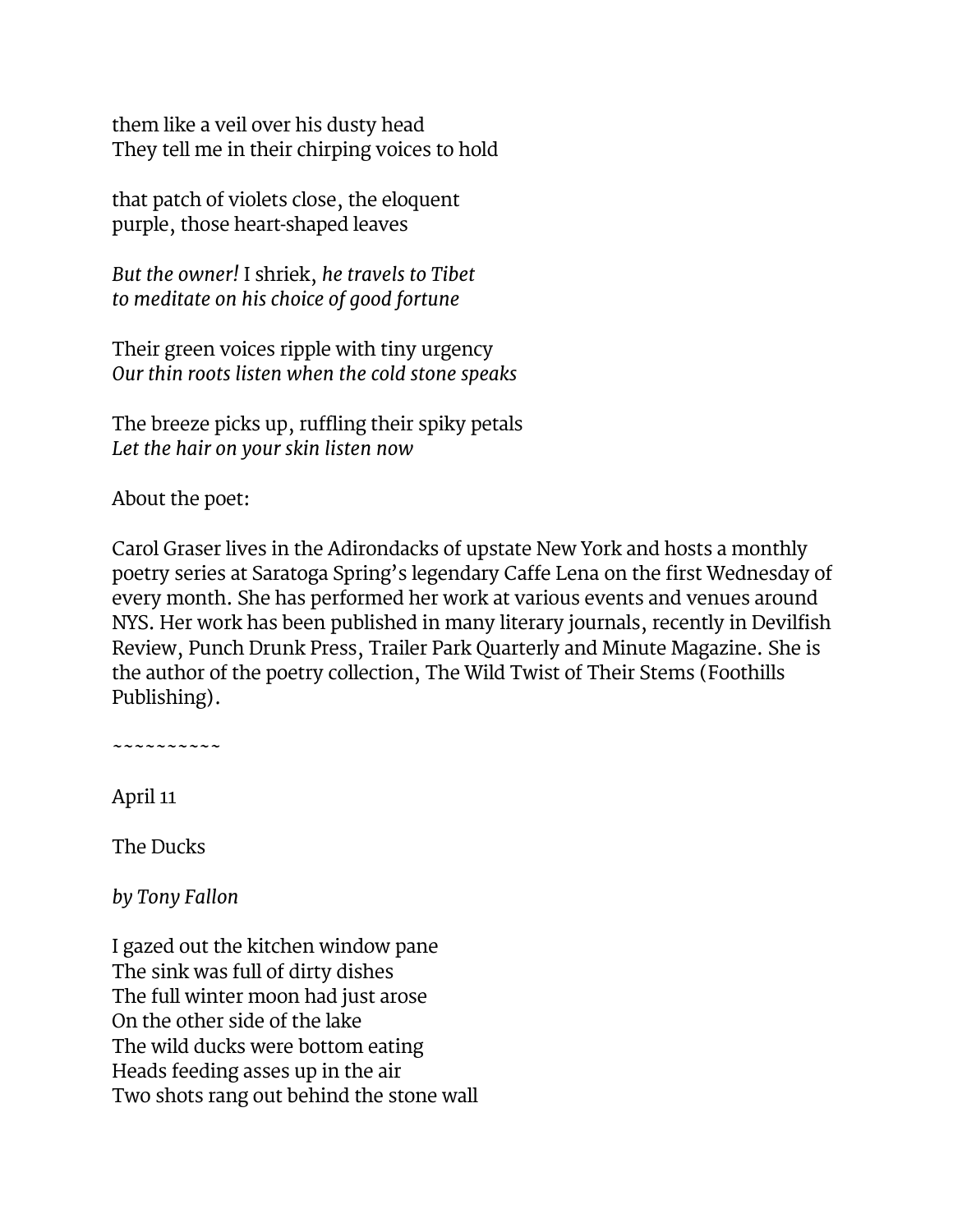And the ones surviving flew away The dogs were in the water in a flash Bringing back tomorrow's dinner Divided there's no loser or winner Each one headed home with his stash Saying Goodnight to all and Hurray Now there will be meat and soup for all And for the dogs a fairly decent share Of bones and skin after the seating Plenty of eating on the big drake Now the dogs can relax and repose I wonder if the shots stunned the fishes And they were disturbed in their domain

#### About the poet:

Tony Fallon was born in Athlone Ireland. Grew up in rural Rahara, Roscommon three miles from school. At the age of 14 in a national competition he tied for first place as Ireland's Top Mathematician, two years later went working full time. Came to America in 1965 at which time he had written one poem.

His columns, poems, short stories and songs have appeared in numerous publications, here and in Ireland. He has been a radio host for the past 43 years on both sides of the Atlantic, presently on WGXC in Acra, NY and RosFM in Ireland. The Irish show at Hofstra University, founded by Tony in 1978, is still on the air. He owned a DJ business in Long Island for 25 years. He is on Facebook and YouTube and has a blog with over 700 poems, ten of which have been recorded as songs in Ireland. He is the Youngest ever Roscommon Man of the Year in America, and Poet Laureate of Cairo NY.

#### About the poem:

At first it may not seem to rhyme but if you start in the middle and go 1 up 1 down all the way to the top and bottom it rhymes.

~~~~~~~~~~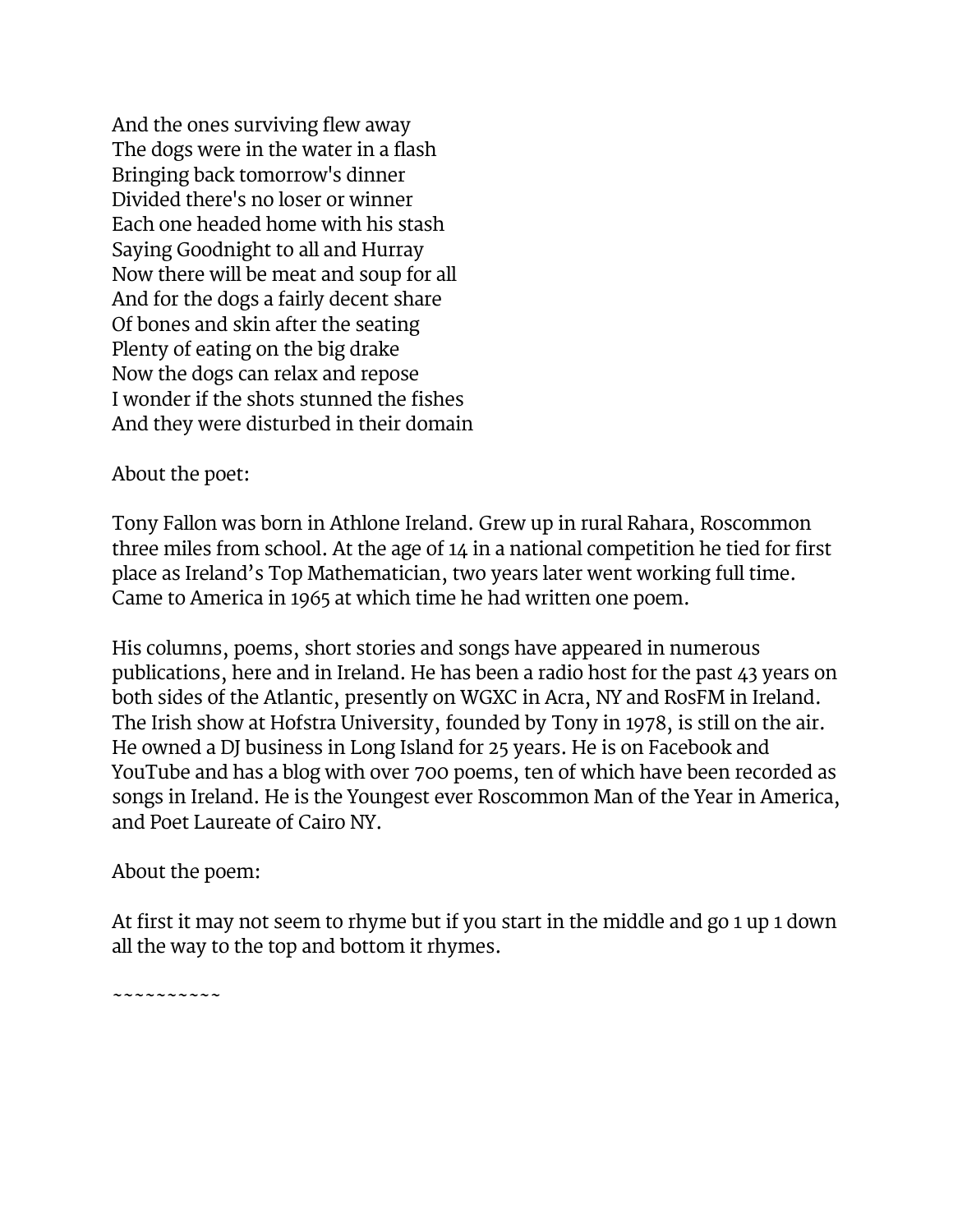#### April 12

My Mother Teaches Me the Secret of What to Do When You Don't Know Where You Are

#### *by Ellen White Rook*

On the way back from piano lessons the smell of meatloaf and missed notes snarling our hair, she admits she doesn't know where we are. She says, *Just pick someone who looks as though they know where they're going and follow.* We settle on the red beckoning of a dented Ford wagon which leads us over the black river, down a grand boulevard, past a graveyard with curling iron gates. I rest my forehead against the window, feel the cool, flat night seep into my eyes, Bach or Beethoven on the radio. This starts to happen frequently. Today, I realize we never found ourselves lost on the way somewhere only when almost home, where what waited was a monotony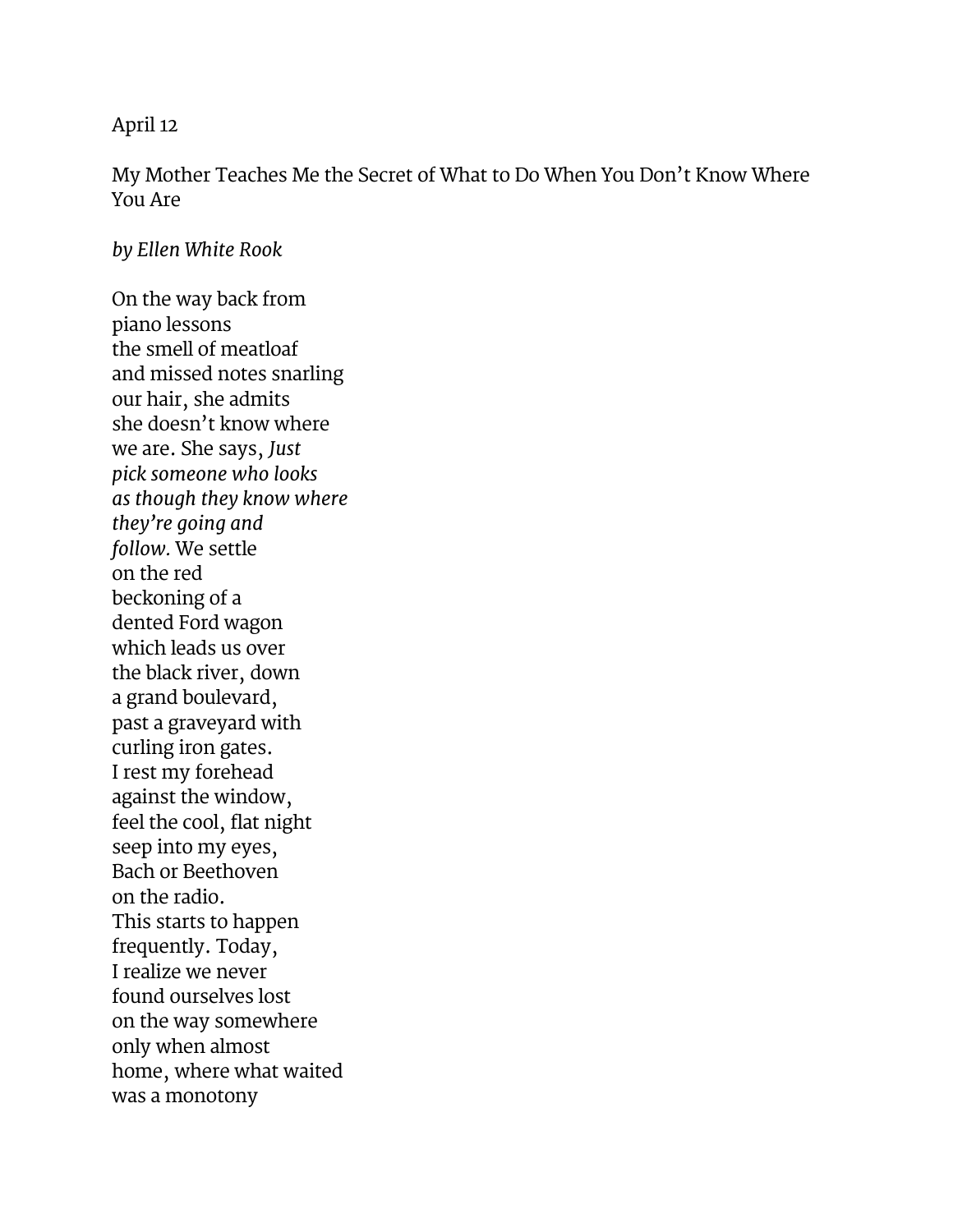of baths, bedtimes, teeth brushing, and *One more glass of water,* tomorrow's lunches, laundry, ironing. Sometimes we came back so late the worn brown paper bags and cartoon-stamped boxes were laid out on the counter next to slices of bread facing each other like tombstones or pages, impenetrable pink bologna on one side, bright mustard smiles on the other.

About the poet:

Ellen White Rook is a poet and writer living in Delmar, New York. A member of the Evergreen Poetry Workshop and Capital District Poets Workshop, she is completing a Masters of Fine Arts in Creative Writing at Lindenwood University in May, 2020.

About the poem:

I selected this poem because reading and writing poetry is not only about capturing vivid moments in the present and past, but discovering what we may have missed.

~~~~~~~~~~

April 13

for Peter

*by Dan Wilcox*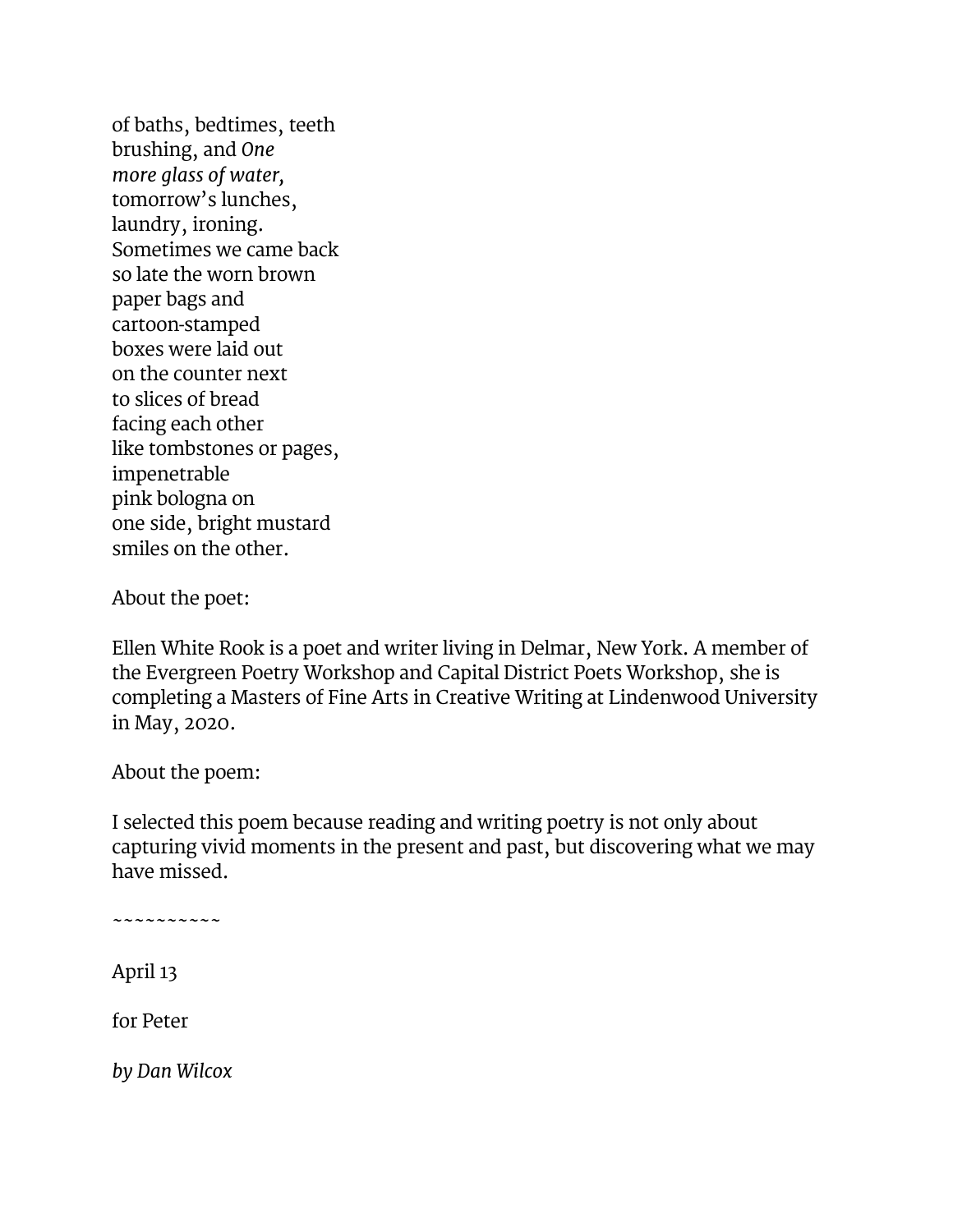"Stardust is us" as words are that fly with gulls with fish in the sea

words flip through pages like the tide like the taste of salt in the stars

About the poet:

Dan Wilcox was named one of the 2019 Literary Legends by the Albany Public Library Foundation. You can read his Blog about the Albany poetry scene at dwlcx.blogspot.com. He runs the Third Thursday Poetry Night at the Albany, NY Social Justice Center.

About the poem:

This poem is for my friend Peter Anastas, who wrote extensively & beautifully about Gloucester, MA, & amp; who died in December. The opening quote is from Tom Nattell, Albany poet & amp; activist, another friend who is no longer with us here in this realm.

~~~~~~~~~~

April 14

Salt Is The Spice Of Life

*by Philip Good*

She had a pocketful of sea salt Conversations were monitored In dreams where deer became Exotic donkeys Chives are the first herb of spring Horseradish is best served with oysters

A little late snow can hurt the soul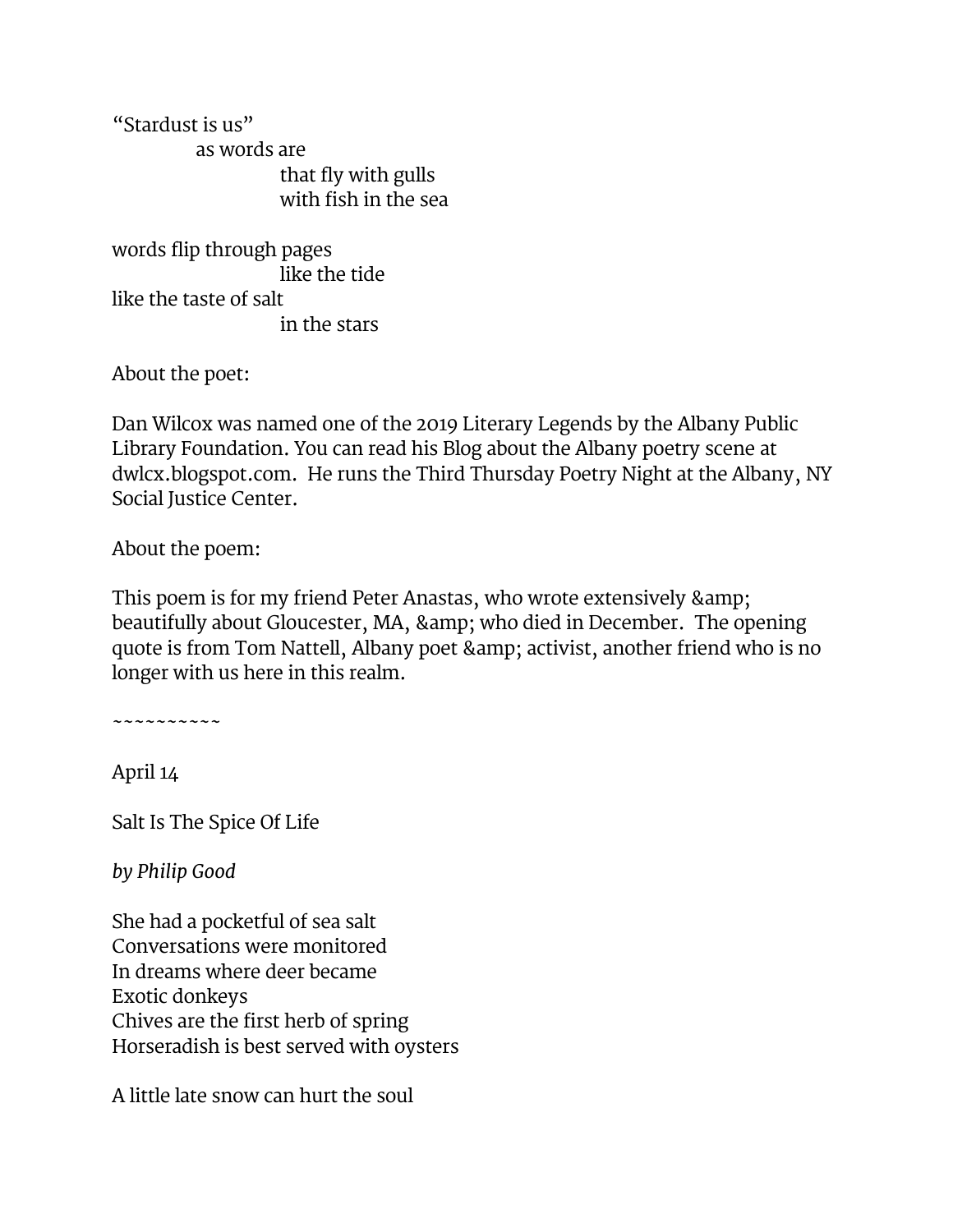But bouncing back before the Easter bunny Arrives sure beats hunting for plastic eggs Dropped from a helicopter

When tree branches still look dead And a bird gets caught in the wood stove It's time to think about green fire breathing dragons And little orange lizards

Cult of firearms incites disobedience Get perspective on highest holiday Remember there's more ocean water Than garden soil to spoil

Did the daffodils appear in April? They might need more seasoning

About the poet:

Philip Good's chapbook, Poets In A Box, is available from [realitybeach.org.](http://realitybeach.org/the-press/poets-in-a-box-or-pluto-in-motion/) Some places his poems can be found are in Poetry, Hurricane Review published by Pensacola State College, Infiltration, An Anthology of Innovative Poetry from the Hudson River Valley and Helix Syntax, the 41st Summer Writing Program Magazine, Naropa University.

#### About the poem:

I created something called Poem A Month where I wrote a special poem for each month of the year alongside a visual work. Salt Is The Spice Of Life is the poem I wrote for April.

~~~~~~~~~~

April 15

In This Time of Fear in the Gut

*by Diane Kavanaugh-Black*

In this time of fear in the gut,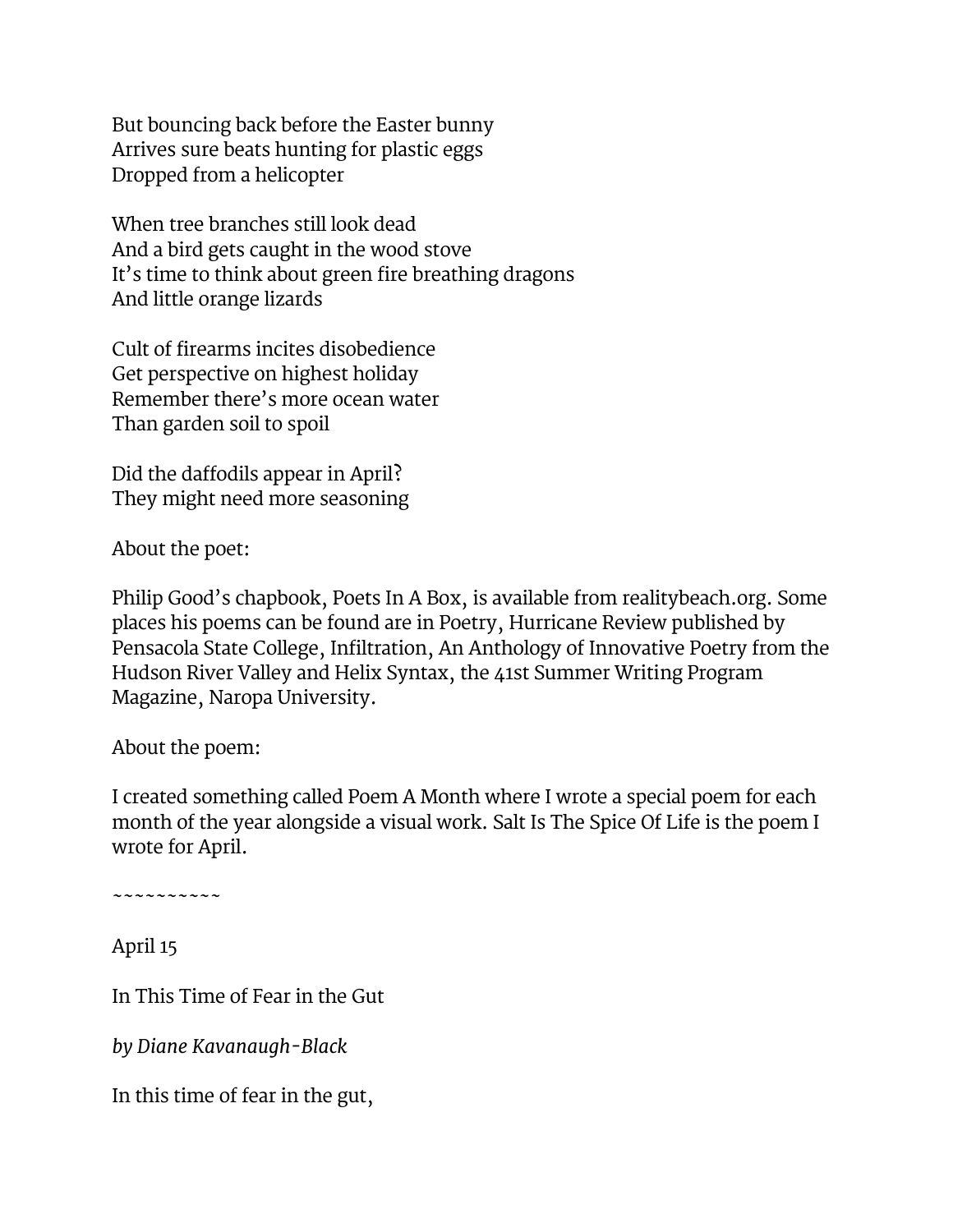I press life to my chest like a schoolgirl, breathe in and out.

I keep my eyes half shut, hug my precious opalescent self kiss my own upper arm feel its silk skin tingle my lips back to babyhood pink mouth rests on a damp nipple, sated whole plump frame sags in comfort small and safe shifted without its own effort enveloped by a warm body who chuckles and murmurs and hums.

I am that mother of myself.

About the poet:

Diane is a certified Nature and Forest Therapy Guide (a practice also known as "forest bathing") and when not leading walks, hiking, writing poetry, memoir and essays - or taking nature photos - she works for a state agency and at a city library. Find her photos and meditations at [OfTheEssenceBlog.com,](http://oftheessenceblog.com/) and upcoming walks and workshops at [OfTheEssenceHolisticWellness.com.](http://oftheessenceholisticwellness.com/)

~~~~~~~~~~

April 16

Tree

*by pmboudreaux*

Hug you for the first time in three years and you felt good I wanted to hold you longingly and hard meld your arms with mine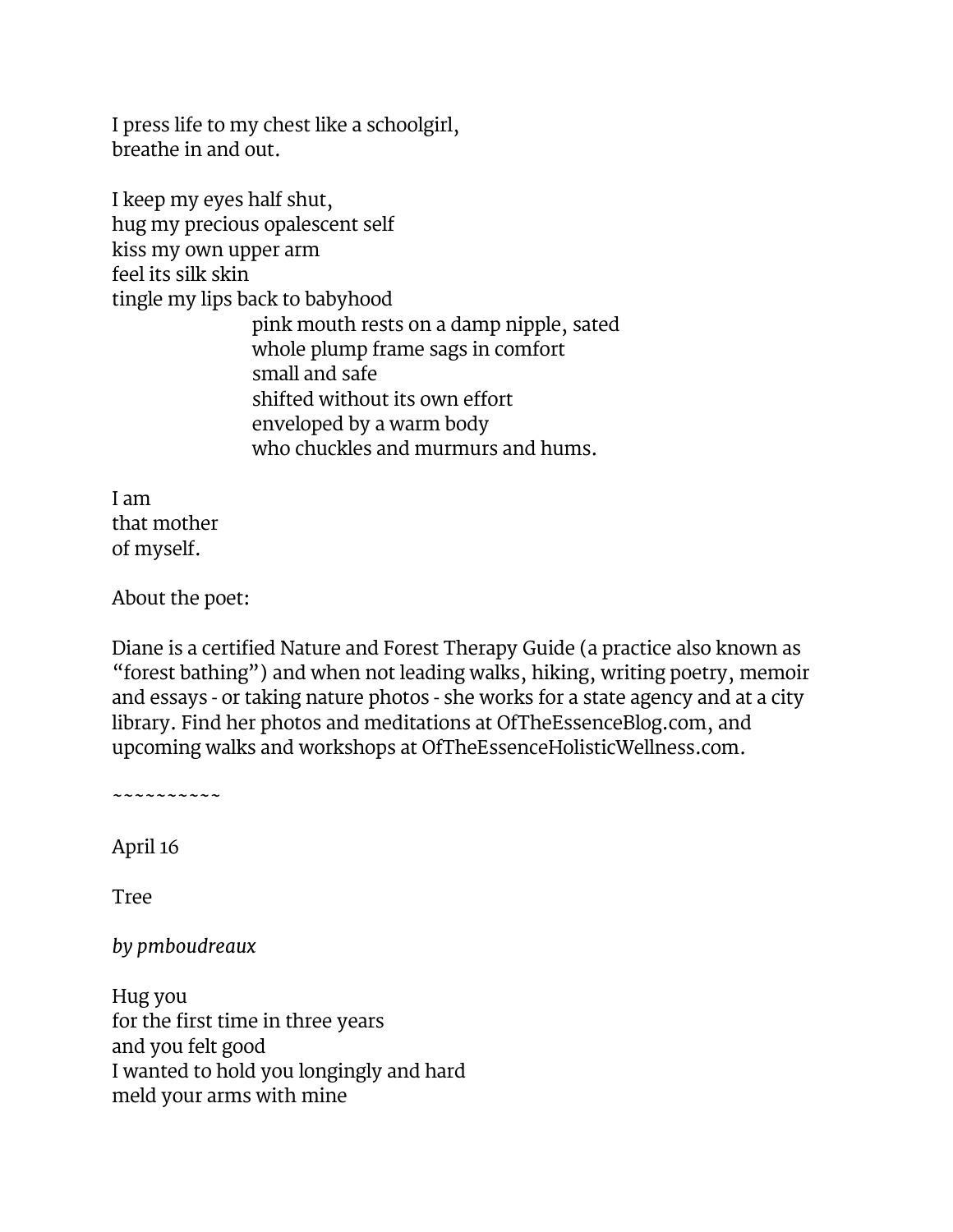feel the liquidity of life where but for time nothing is between us

About the poet:

pmboudreaux is a resident of Rensselaerville and a member of the Library's Poetry and Writing Groups.

~~~~~~~~~~

April 17

Inception

*by Kate Gillespie*

A baby with fever Ingested the universe. In its thrashing Observant physicists Plot the glorious intercession. Will it prove black holes Bio-inorganic? Too early for a linguist We must make the child Suffer soundlessly Almost unto death And let Its body in turmoil Map the aftermath alternate Galactic creation

About the poet:

Dr. Kathleen "Kate" Gillespie is a scientist, a published poet, short story writer, and playwright. As Kate Gillespie, her work has appeared in Gargoyle Magazine,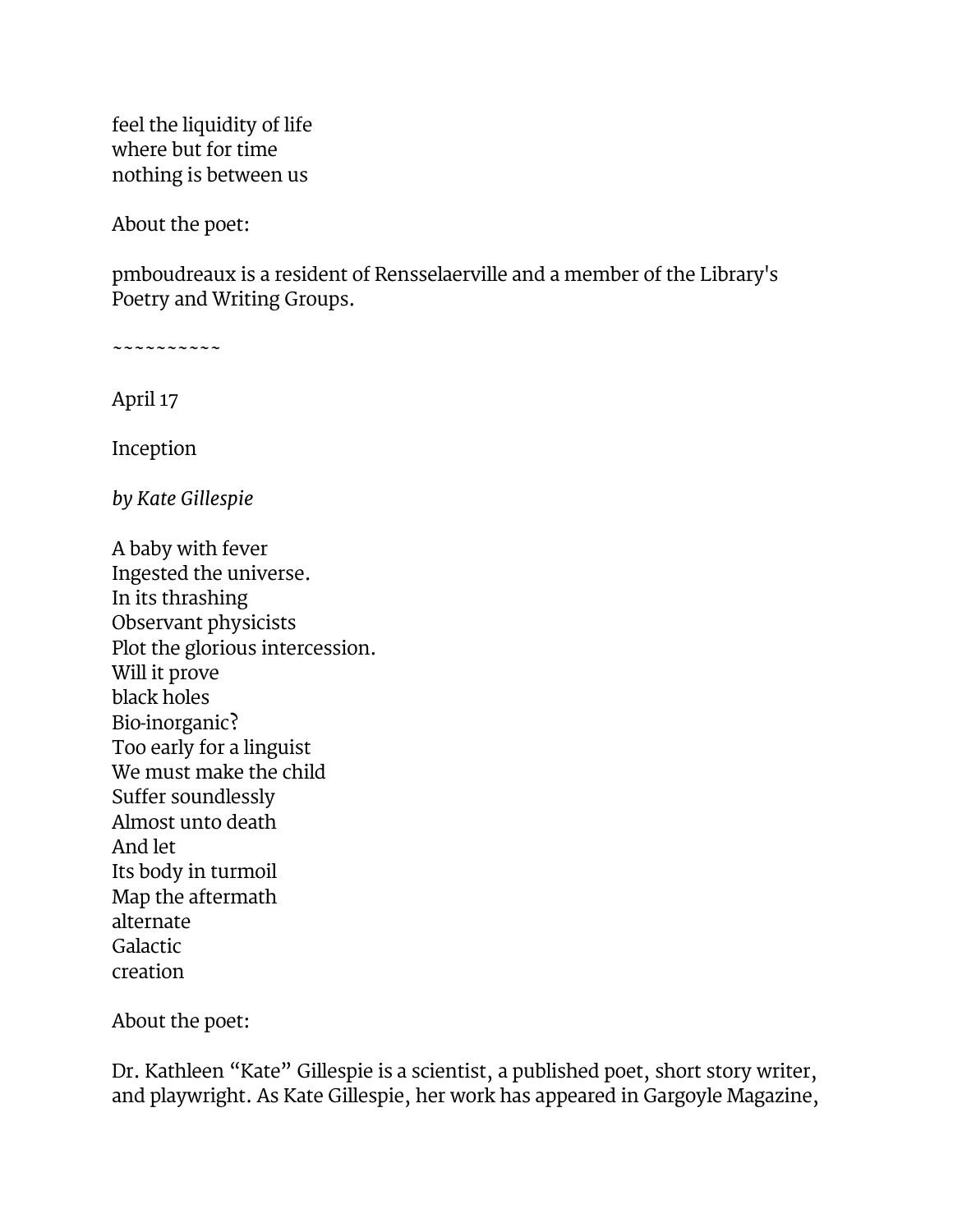Silver Blade Magazine, Urbanite Magazine and others. She's a Writer in Residence at Renaissance House Writer's Retreat in Martha's Vineyard, and an assistant professor of biotechnology at SUNY Cobleskill. The "Poetry in Science" workshop she created was held at the 2018 CUNY QUE conference "the world runs on STEAM" and the 2019 CRESTEMER conference at New York Institute of Technology (NYIT). Currently, Dr. Gillespie has begun the "Poetry in Science" reading series in collaboration with CapSci science outreach group to showcase poets that share their work inspired by science.

#### About the poem:

I was listening to Jaap Blonk's sound poetry, live, a swirl of strange intonations and crackling throat phonetics. Then, this poem invented itself.

~~~~~~~~~~

April 18

Poem removed at request of poet.

~~~~~~~~~~

April 19

Retirement Clock

*by Mark W. Ó Brien*

the crowded landscape of waves in my head

the noise and unintentional interference

oscillates, invades and occupies

my mind a timpani of feelings

Her breathing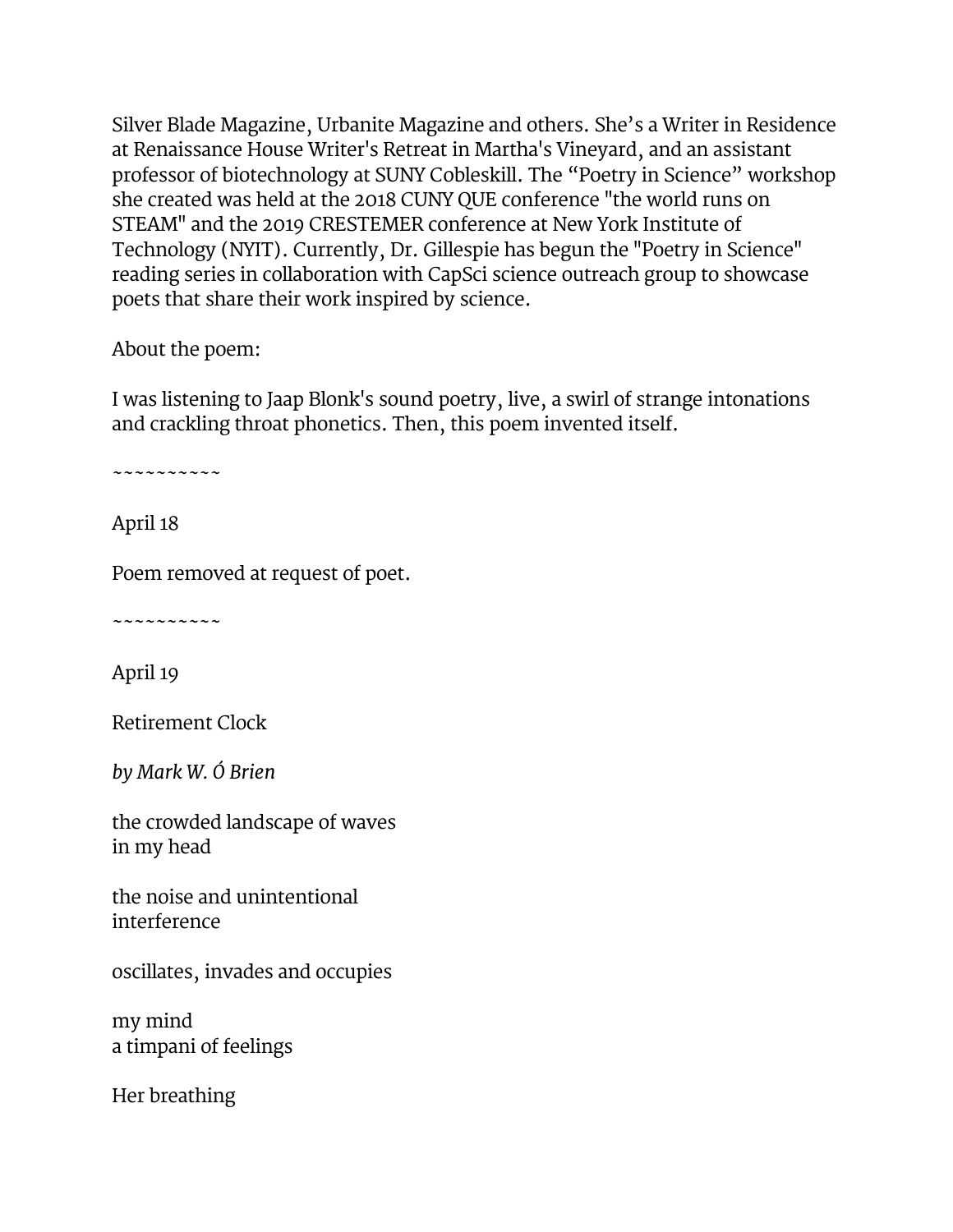shielded

adagio

calm.

 $\sim$ 

Suffering from a waking nightmare of my own design I lie still eyes open

slave to recurring images and frequencies

myself being crushed in the cardboard bailer at work

with soundtrack

~

On channel one:

I close the gate push the start button

as the hydraulic ram slowly begins its downward journey somehow I enter the bale chamber

boxes begin to crush

I am deformed and forced inward horribly over and over in my mind

 $\tilde{\phantom{a}}$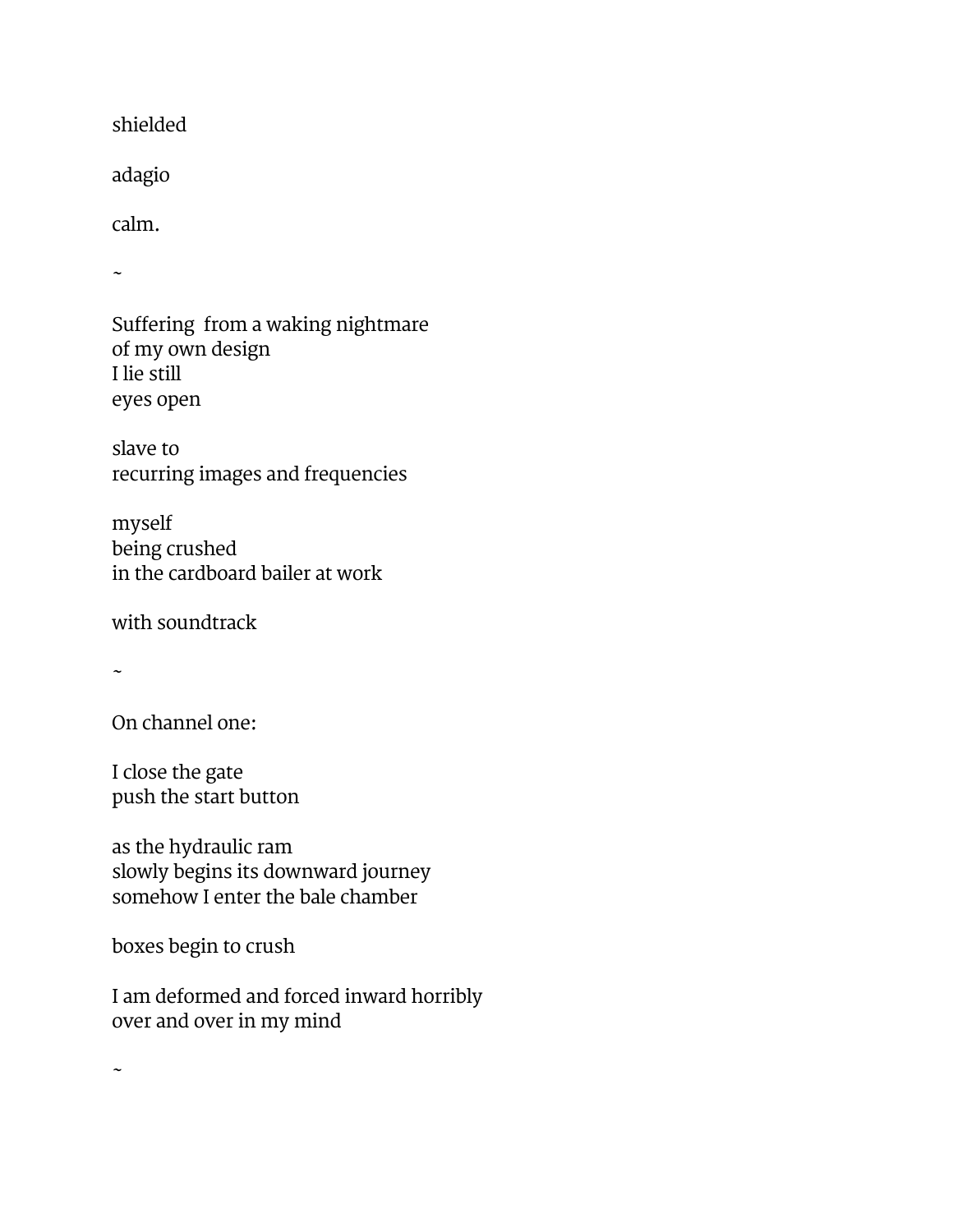Meanwhile on channel two: an acoustic chorus sings "The Gloria."

"Glory to God in the highest and on earth peace to people of good will Amen, amen, amennnnn Glory to God in the highest . . . "

 $\ddot{\phantom{0}}$ 

Cerebral operation degrades

ability to transmit or pick up

confuses

becomes that telltale buzz on my car radio . . .

 $\sim$ 

My stomach cloys as the loop continues unabated hour after hour

It only stops when I touch her hand.

 $\sim$ 

The sun streams through the morning window

I am exhausted

~

I get up start the coffee feed the cat go back to bed and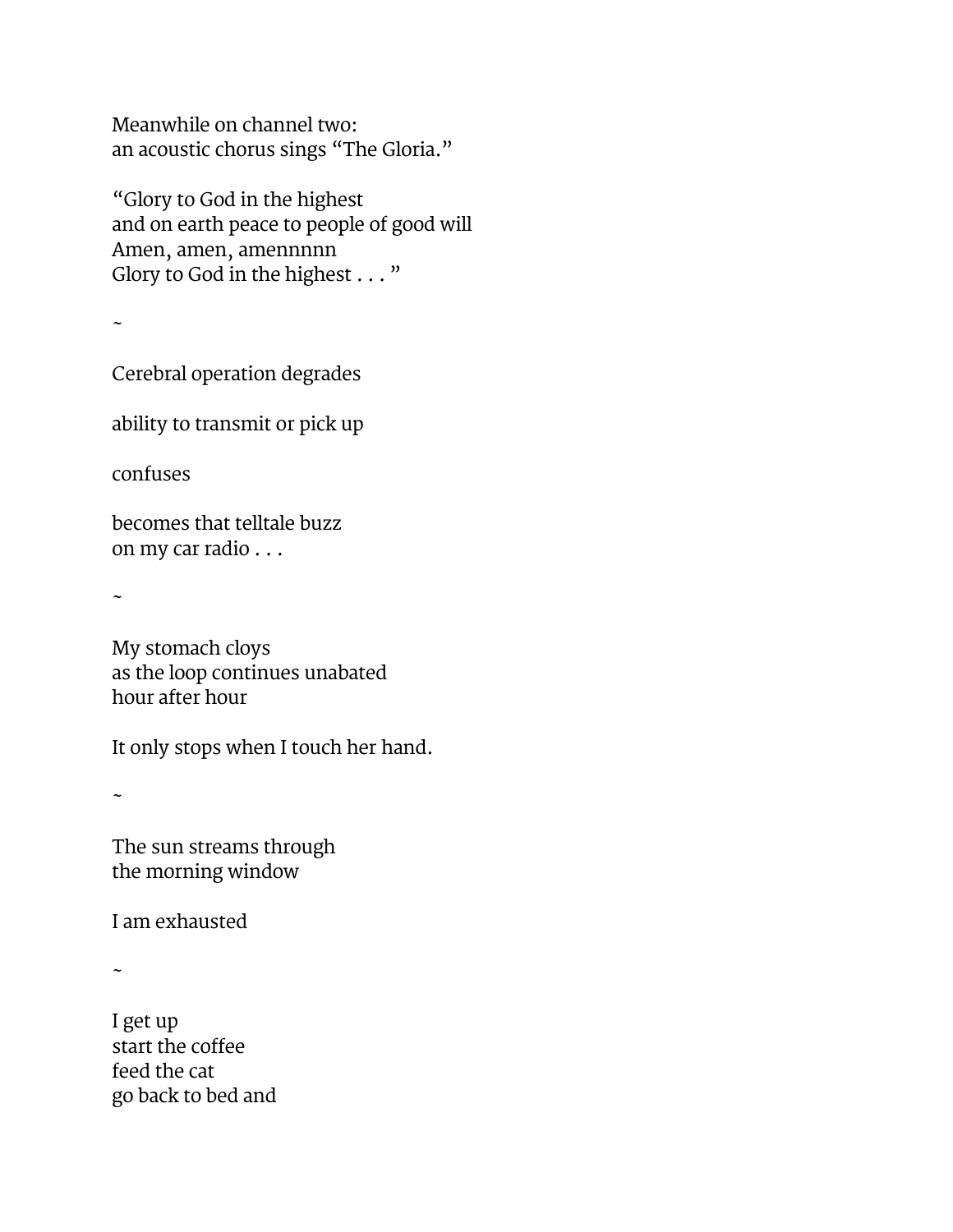we make love.

~

Afterwards, I stare at the ceiling

and I know I will have no poem to share with the group this week if I don't get up soon.

Thank God for coffee!

About the poet:

Mark W. Ó Brien is a native of upstate New York with familial ties to several Irish counties including Cork and Waterford. He has been widely published at home in the USA and abroad. He is a two-time alumnus of the Blackwater International Poetry Festival: 2014 and again in 2019. "My Childhood Appropriated" (2019) is his fourth poetry collection. You may view a sample poem and purchase a copy of his book at [Foothills Publishing.](http://www.foothillspublishing.com/2019/obrien.html) Previously published titles include: Neo-Lethean Dreams (Benevolent Bird Press, 2009), Telluric Voices [\(Foothills Publishing,](http://foothillspublishing.com/2014/id71.htm) 2013), and Lenticular Memories (Benevolent Bird Press, 2014).

~~~~~~~~~~

April 20

might as well jump

*by Jason Crane*

red to dead, red to donor black to donor, black to metal a rare cold rain beating down turn the key; nothing he cleans pools, he says, drenched turn it again; nothing the Catholic in me apologizes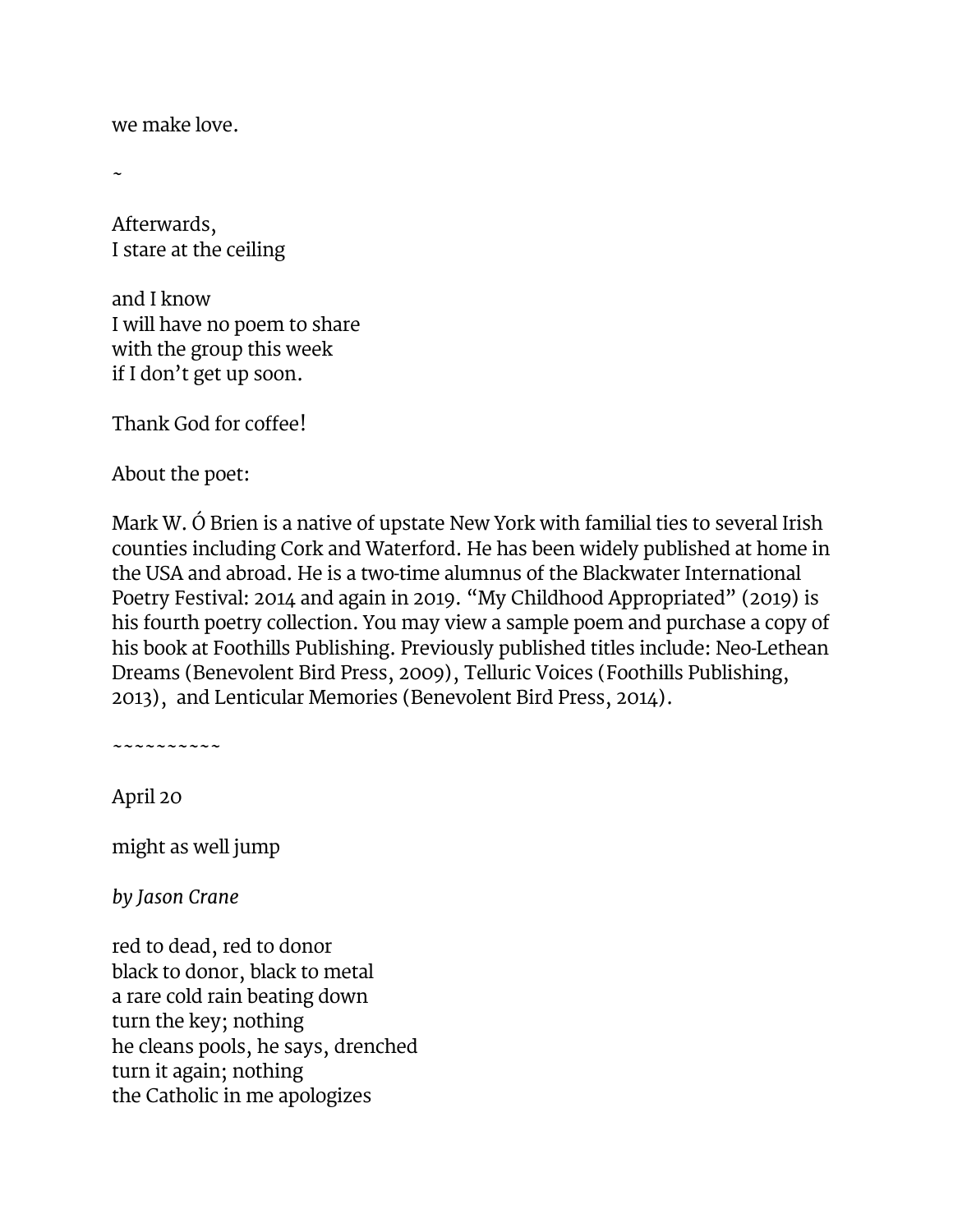maybe if I put this here instead? turn the key; life! the rain, if anything, strengthens

About the poet:

Jason Crane is a poet, interviewer, organizer, dad, spouse, and general maker of trouble. He lives in Tucson, Arizona, where he hosts *[The Jazz Session](http://thejazzsession.com/)* podcast, cohosts the podcast *[A Brief Chat,](http://abriefchat.com/)* and works as a writer and radio host. His poetry is available at [jasoncrane.org.](http://jasoncrane.org/)

~~~~~~~~~~

April 21

Pulmonaria

*by Jessica Rae*

Thou foster child of silence and slow time– Eyes cast upon the Cimmerian flower– Primordial bubbling from dreams' core. You are a Night-Blooming Cereus. Thou Singest sweet bliss, drawing songs From deep Earth into thine white blooms Until dawn.

I am not cacti. My pink Petals turning bright red with nervous lyrics Of an unheard terrible pitch. My lid unhinged– Sound escapes. My throat raw jagged Glass. Alcatraz binds me with fruitless Intensity– growing hungry in my own drought– Tasting dusky abandon. This desert hath no River to drink. Thirsty new flowers Bloom. Voices of the forest beckon— I will grow with them in moist soil, in shade, In isolation of battle trees. My spilt milk, My red freckles, my silver archs: I am The sapphire-blue lungwort. Balm For anxiety. Growing up through limestone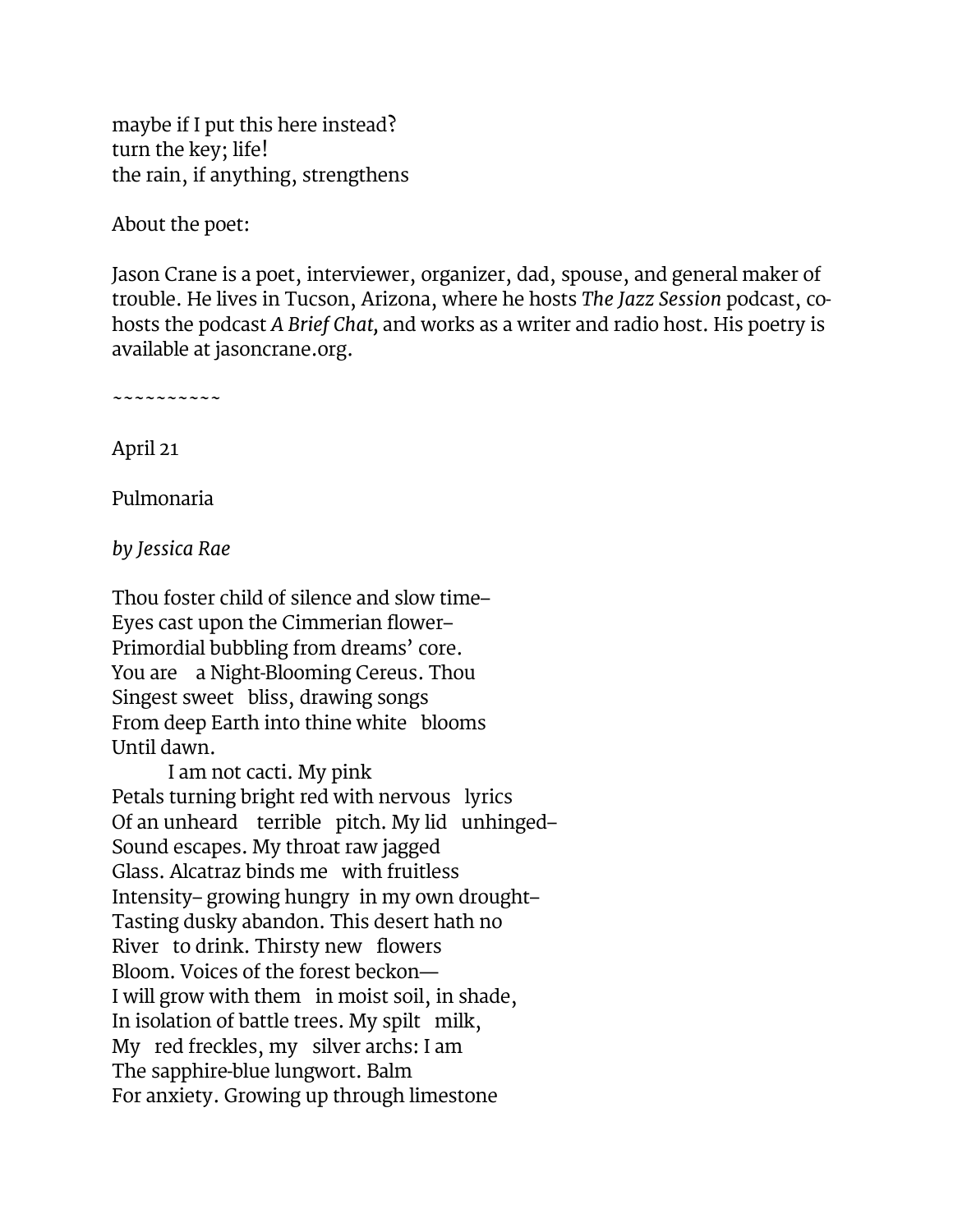Of stainless forest. Medicine for the meek. Singing freedom songs against its spell.

About the poet:

Jessica Rae is an undergrad student, writer, and poet with chronic illness, earning a Bachelor's degree in English with a concentration in Creative Writing. As a resident in the Capital Region, she enjoyed the vast writers' and poets' community, until she relocated to western New York to study at college. Currently, Jessica works at the campus library (except during pandemics), enjoys riding her bike along the Erie Canal (at a social distance of six feet), writing about the environment, social justice issues, and especially writing poetry.

About the poem:

This poem is based on the first line of "Ode on a Grecian Urn" by John Keats.

~~~~~~~~~~

April 22

Keep Fighting

*by Molly Sullivan (age 14)*

We are still fighting for the girls who are called sluts because of their crop tops and short shorts; who are being told they were "asking for it." For the equal pay that they still haven't earned. For the women who don't have a say over their own bodies in a life altering moment.

Blaming others is not the answer. Take ownership and help protect the victims.

We are still fighting for the African Americans facing racial discrimination years after we thought the fight was over. For the innocent people fighting police brutality. For the people who struggle to find jobs because of a lack of equal opportunity.

Look back. Past leaders didn't teach equality for only their time period.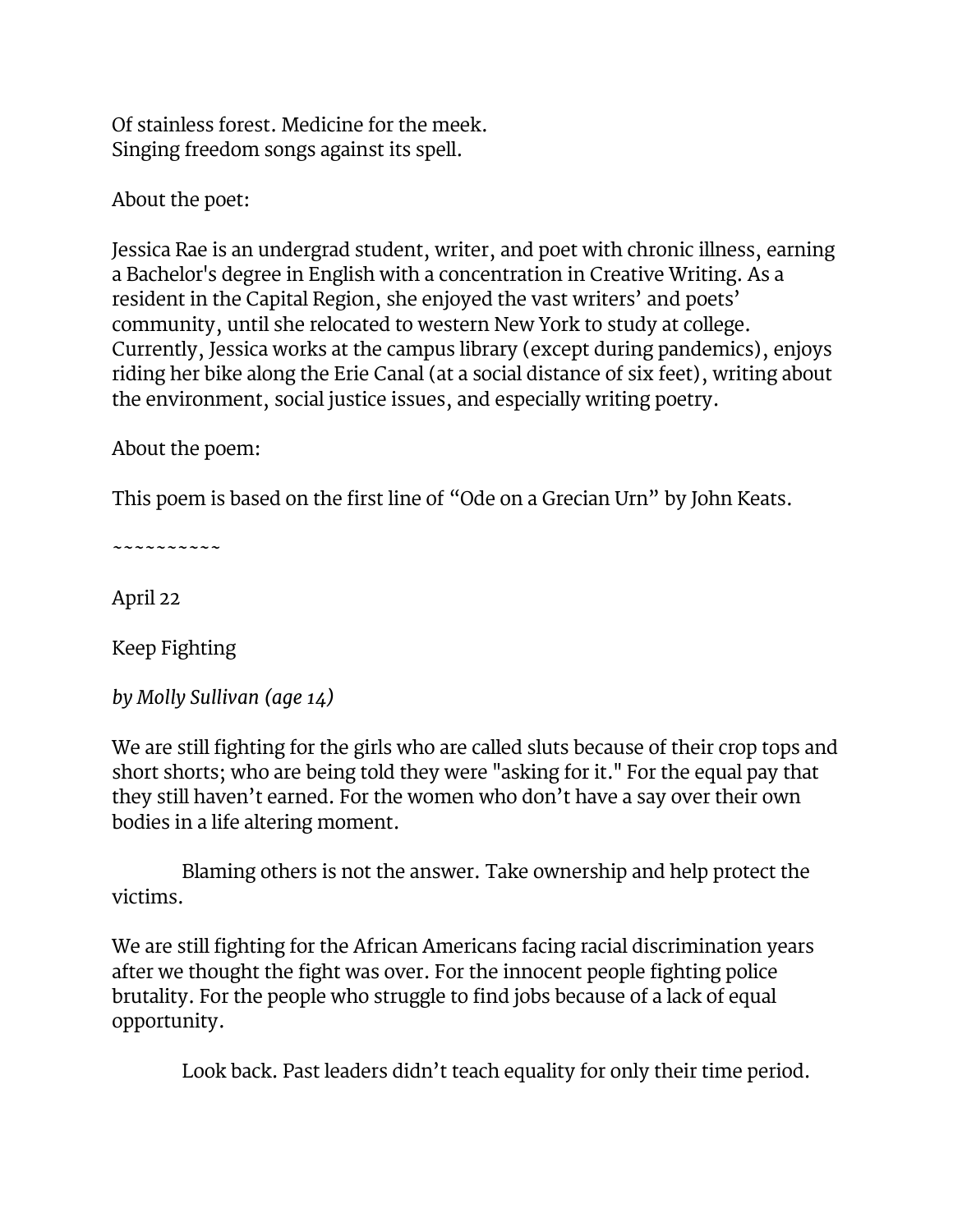We are still fighting for the teenagers who just want to express who they are without being bullied. For the people that want to walk into the bathroom they feel most comfortable in. For the couple who just want a wedding cake.

Spread love. The people hating are just missing love from their lives.

We are still fighting for the uneducated people in poverty. For the students being bullied because their clothes are cheap. For the homeless people who were thrown out or abused, and had nowhere else to go.

Don't judge. You haven't read the whole story.

We are still fighting for the women expressing their independence through their hijabs. For the immigrant families traveling here to live the American Dream, only to be separated at the border.

For the people being sent back to dangerous countries when they just want a safer life.

Don't believe the stereotypes. Everyone is different and unique.

We are still fighting for the people with disabilities who are imitated and made fun of. For the smartest people who can't find a job simply because of the way they look or speak. For the people who are the subject of disrespectful terms, even though they never did anything wrong.

Stand up if you have a voice. We need to speak for those who can't.

Starting small, we can accept everyone for who they are, and nothing less. We can spread our values to people who need guidance. We can stand up for what's right. Small steps lead to big lunges.

As the sign on my neighbor's front yard said, in three different languages, "No matter where you are from, we're glad you're our neighbor."

This sign doesn't just apply to a small neighborhood in my small town. It's a message on the state level, national level, and even countries all the way across the world.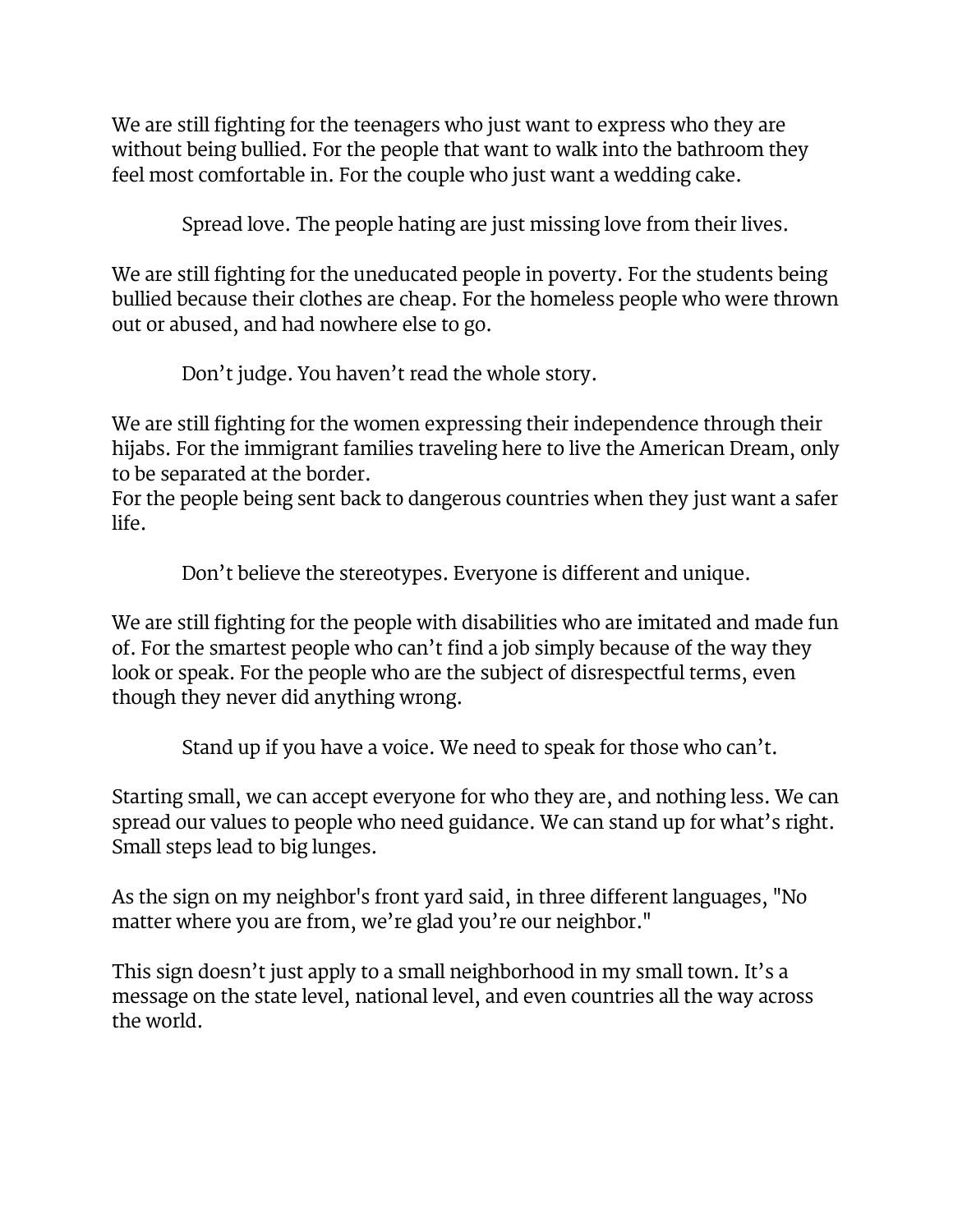We need to accept everyone, no matter where they are from. No matter their gender, race, sexual orientation, financial situation, disabilities, or anything else that might make them seem different from you.

There is not one model for human beings. Everyone is unique in their own way.

But deep down inside, we are all human.

About the poet:

Molly Sullivan is a freshman at Mount Greylock High School in Williamstown, Massachusetts. She lives with her two brothers, her mom, and her dad.

About the poem:

This poem was selected as the winner of the 2020 Martin Luther King Jr. essay contest sponsored by the Berkshire Eagle. Ms. Sullivan read the poem at a gathering to celebrate Dr. King's life in Lenox on January 19, 2020.

~~~~~~~~~~

April 23

Election Day Twenty-Twenty

*for Molly Sullivan*

*by Dennis Sullivan*

If you were adrift On the open sea Clinging to a log for life And at the other end Was your best friend

And you both saw Without a doubt That in five minutes The log would split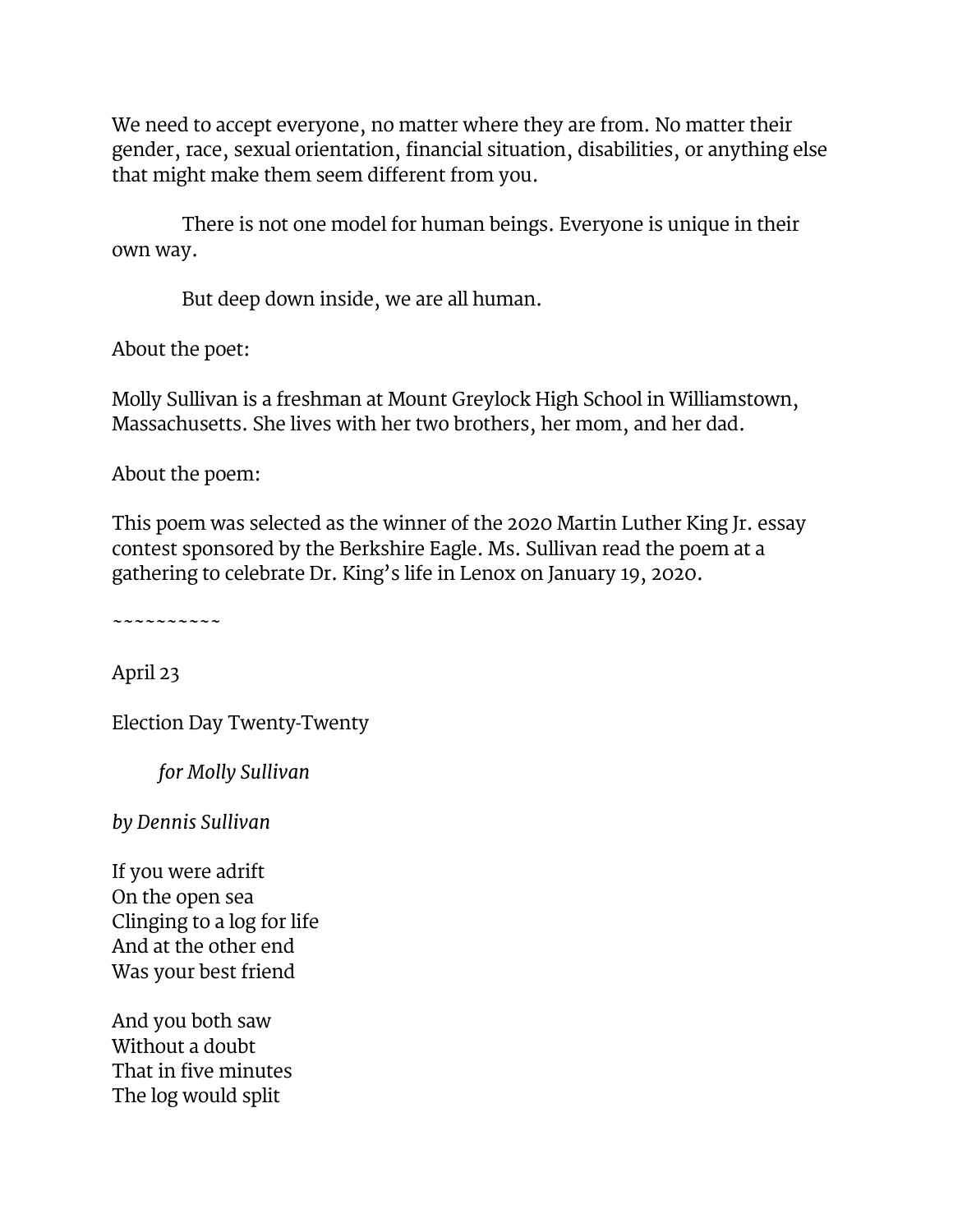And there'd be room for only one And competing both would die

Or both of you could float away Friends for all eternity.

It's us, pard, it's me and you There's four minutes left And we're out on the open sea Will you let go mouthing the poet "A friend will die for you" Mocking Fate at you float away

Or will you say, pard, This town ain't big enough For me and you, draw!

And me the scorned pard Sounding like a lawman says I'm gonna take you down!

The log diminishing The time near done.

Will it be you, pard, Or will it be me Destined for eternity?

People say they love the All Then choose A over B Spitting little beads of anger Like tears in need of expiation.

It's no time to sob There is no place for sorrow Passion is the measure of worth Which I can prove.

I say this because You deride eternity, pard,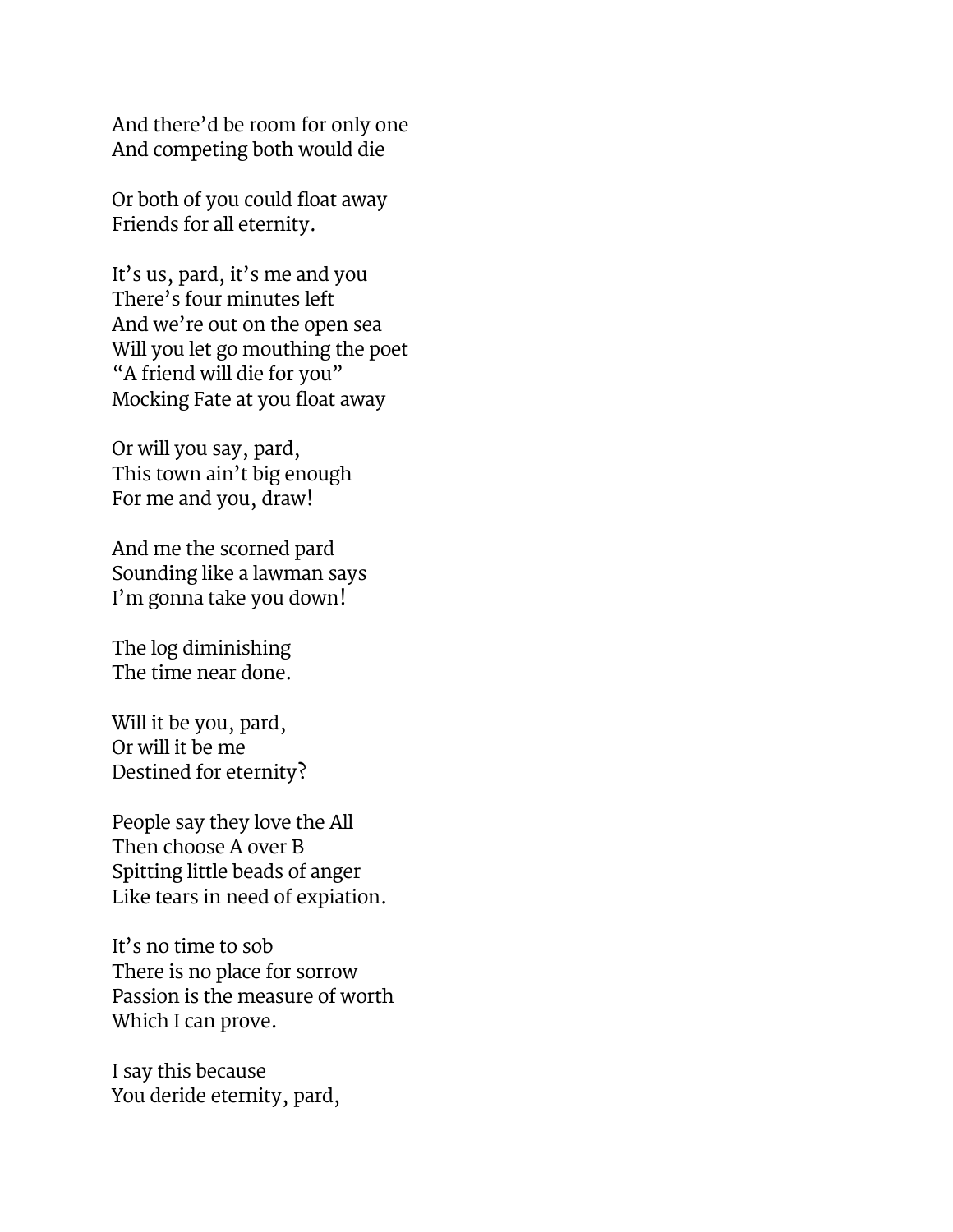It's me on the open sea And you deride eternity

It doesn't matter I'm letting go I can take your scorn no more

Drifting into night In silence I wonder Will I find a friend in heaven?

About the poet:

Dennis Sullivan is a poet who lives in Voorheesville, New York with his wife Georgia Gray and their feline family: Clare; Catherine (aka Slinky); Stephanie; Juniper; and Fiddler.

About the poem:

Dennis wrote this poem in response to his granddaughter Molly's poem, published yesterday on this site. He said it offers a different take on what she was saying about justice. He has shared it with her and they have begun to discuss how each poem reflects similar ideals.

~~~~~~~~~~

April 24

Dad

*by Paige Persak*

I cannot wake him, no matter how loudly I say his name or jostle his shoulder. I hold his hand, which is cold. I wonder if he's doing reconnaissance, checking out the next world, what it's like, who's there.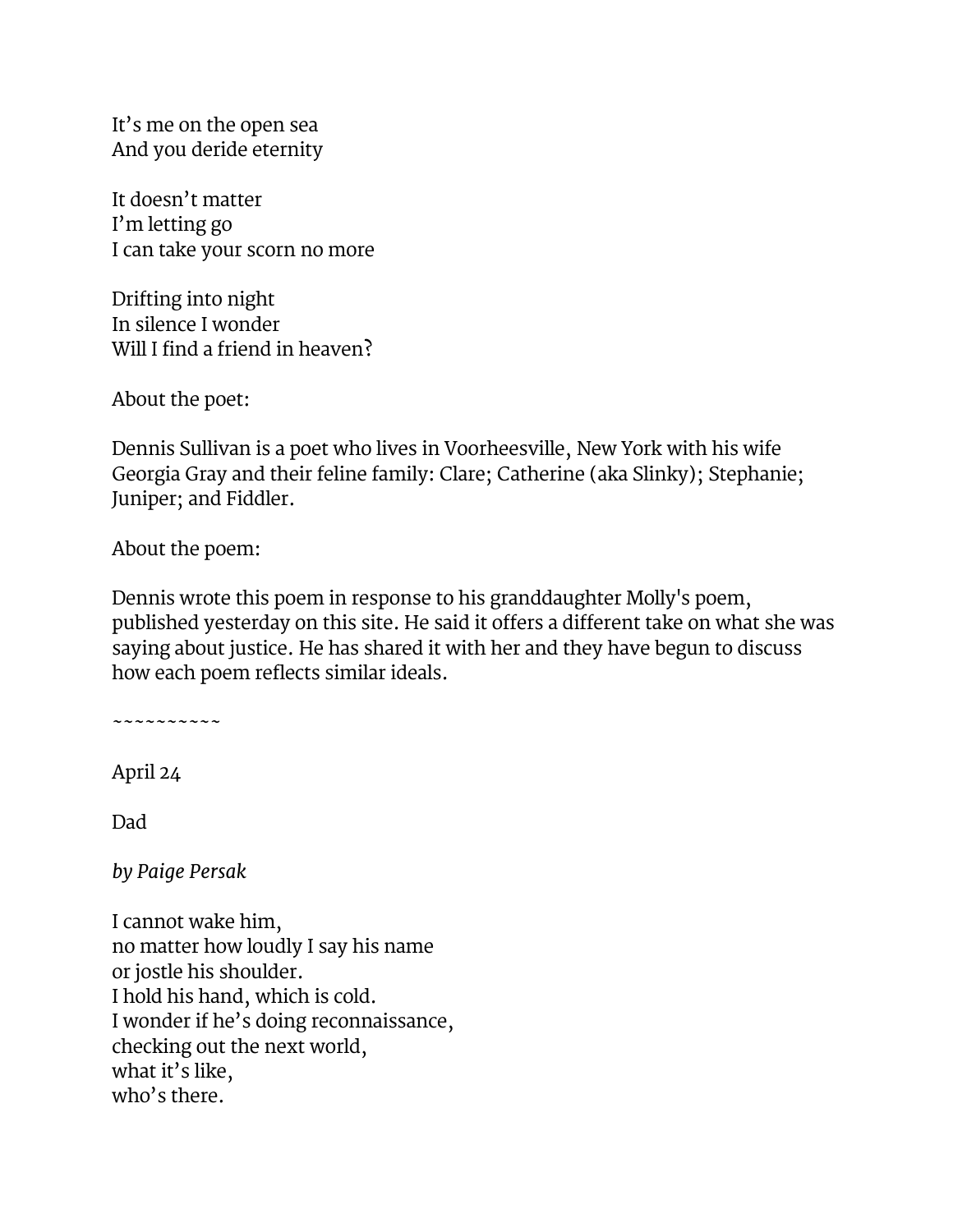Other times, he wakes and needs to go to the bathroom, preferring not to use what his nurses euphemistically call his "briefs." He becomes agitated, supremely annoyed with me for preventing him from getting out of bed or off his wheelchair, insisting he wait for his aides, who help him accomplish this previously private act. His voice is first urgent, even angry; the Senior Olympic champion athlete emerges, he is strong again. He swats my restraining hands away. After I manage to keep him in his bed against his will he begins to plead, which breaks my heart. He gives in, gives up, looks terminally weary. In these moments I've become not his obedient child but a stern, if loving, boss.

About the poet:

Paige Persak is a writer, poet, and editor who lives in Rensselaerville, NY, where she works in the Rensselaerville Library and is a firefighter with the Rensselaerville Volunteer Fire Department. She has degrees in philosophy and child development, and facilitates the Philosophy & amp; Poetry Group that meets in the library. A retired early childhood educator, her six children and four grandchildren live in Chicago and Queens.

~~~~~~~~~~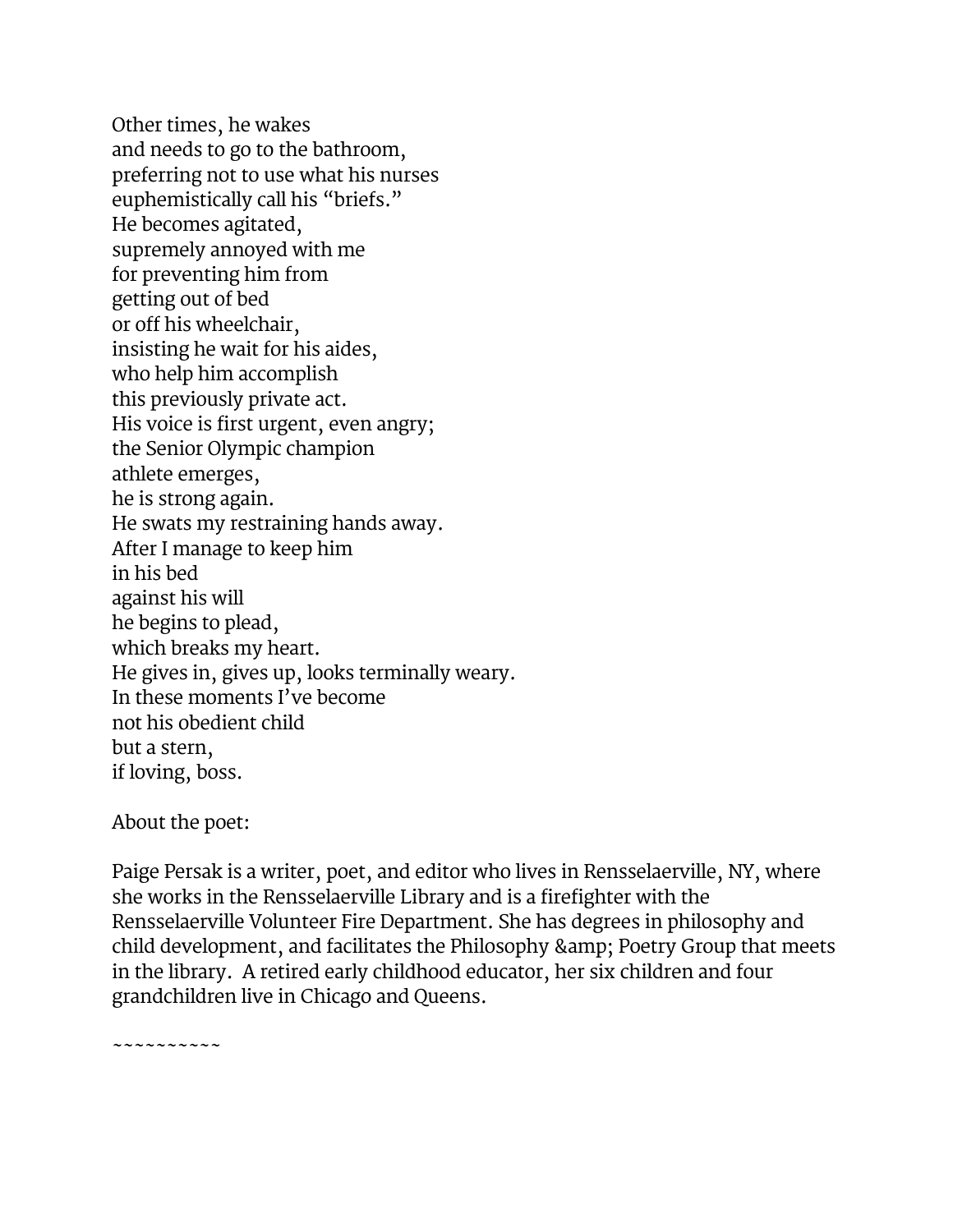#### April 25

Don't Put Plastic Flowers on My Grave

#### *by Sally Rhoades*

Don't put plastic flowers on my Grave. Don't insult me with the plastic stems that never die or get old or retain the exuberance of life.

I have lived raw my life as it came along, and I picked raspberries & watched as the man next door went tree to tree to gather the sap of the maple.

Don't put plastic flowers on my grave for I have lived with tears & rage & screams & heartbreak.

I have earned the rose vibrant in smell & color & with thorns. I have earned the daisy with its smiling face. I have even earned the gladiolus with their deep multi-color flowers.

There is grief so potent it chills my heart, at times. But I am free to choose my way after adulthood & I have found my way to the opening of my dreams to have a family, to be a reporter, to work in theatre and to be the mother my mother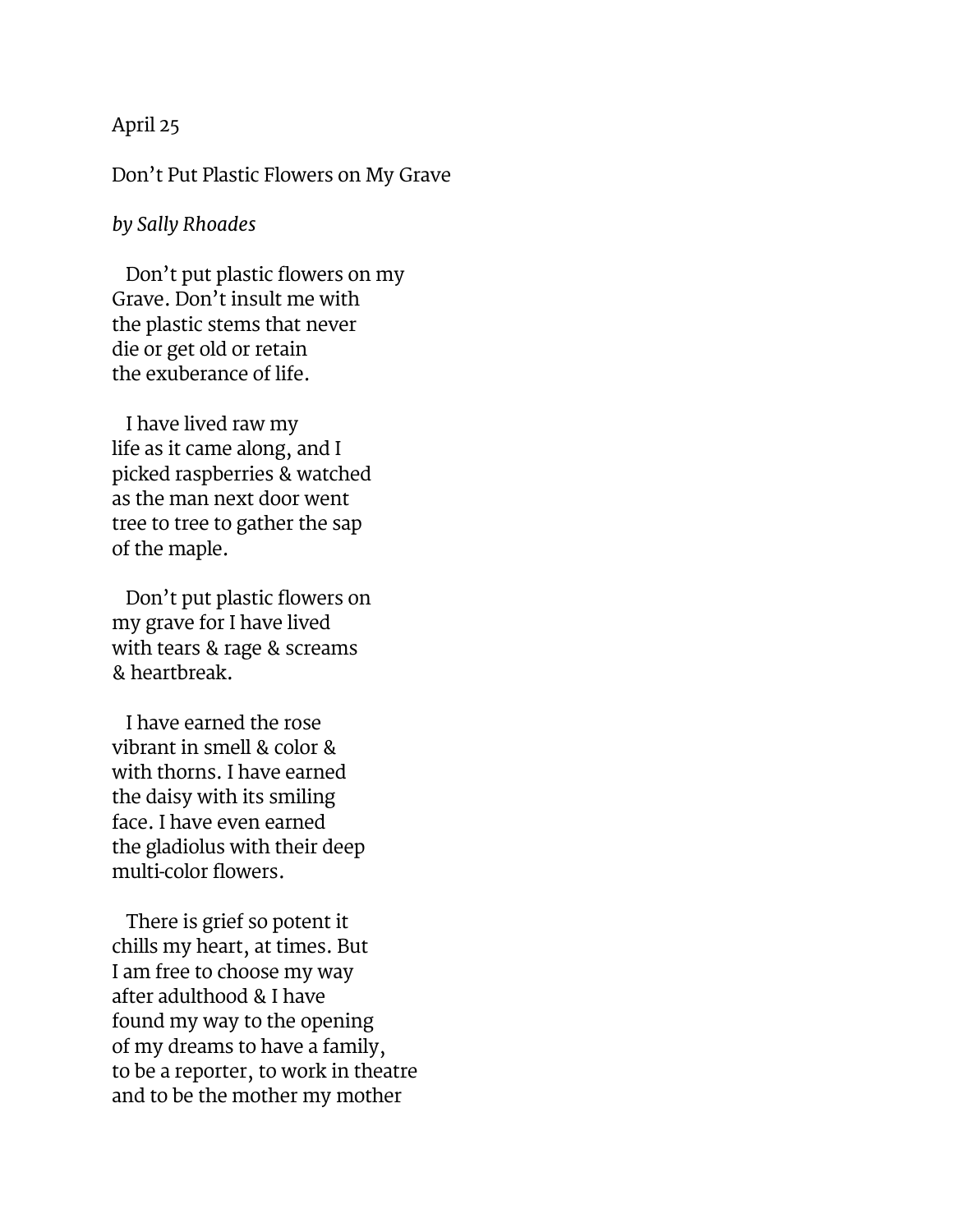could never be, as the men in her life trifled with her heart & my father's meanness took us away from her.

What awfulness I have lived & so don't put plastic flowers on my grave, I have earned the real thing.

About the poet:

Sally Rhoades has been a part of the Albany poetry scene since 1990 doing her first open mic at the QEII run by Tom Nattell. She divides her time between NYC and Albany and poetry/plays and performance. Her performance work has been presented throughout the U.S. and Montreal. She has been published in various journals and on-line publications. She received her MA in creative writing in 1995 from the University of Albany.

~~~~~~~~~~

April 26

American Dream

*by Paul Horton Amidon*

When I was a kid almost everybody was making ends meet, window shopping on weekends, reaching for the next rung on the ladder.

None of us saw demand for what we made, what we did, start to slow like a locomotive going uphill, some layoffs here, a bankruptcy there.

It was gradual, bad news rolling in like a fog at night, till the blues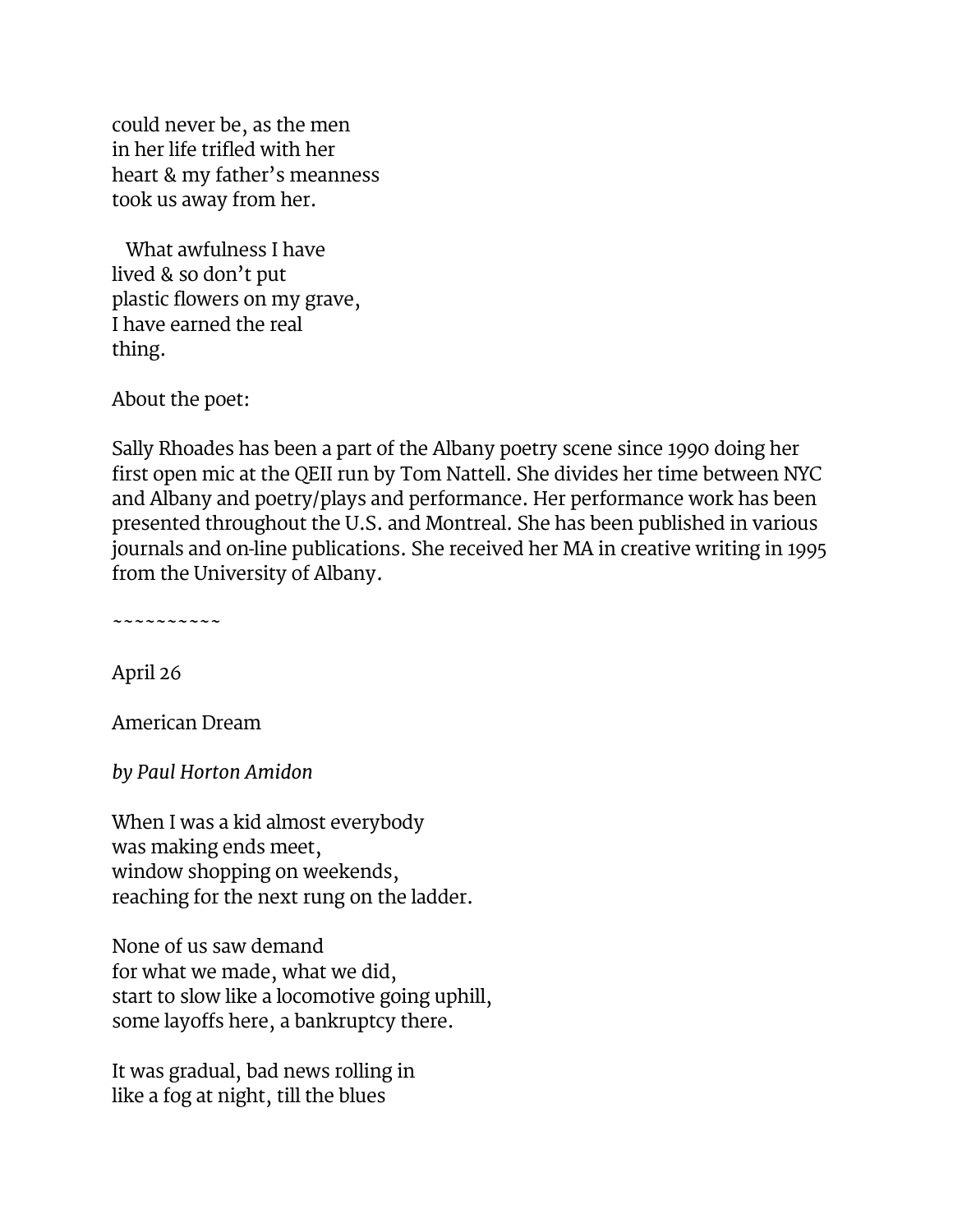pushed dance music off the charts, and the American dream walked away from Main Street, thumbed a ride out of town.

The factory that fed us for years faded into a collage of dusty windows, rusty padlocks, weeds growing up through cracks in parking lot pavement.

At the bottom the American dream itself was unemployed, on the road looking for work. We had been priced out of the market by leaner, hungrier workers chasing the Mexican dream, the Chinese dream.

The factory still stands, filled with old machinery, cobwebs and ghosts, but grandchildren with computers and college educations have come home, started something new, and word is out that they're hiring.

There's talk the dream is on the road again, headed back this way.

About the poet:

Paul Horton Amidon lives in Albany, and is retired from his job of flying a desk for the State of New York.

~~~~~~~~~~

April 27

The Circle and Hook Pond

*by Tim Verhaegen*

It's so quiet. Lavishly, lusciously quiet. Silence, a commodity, something to be sought.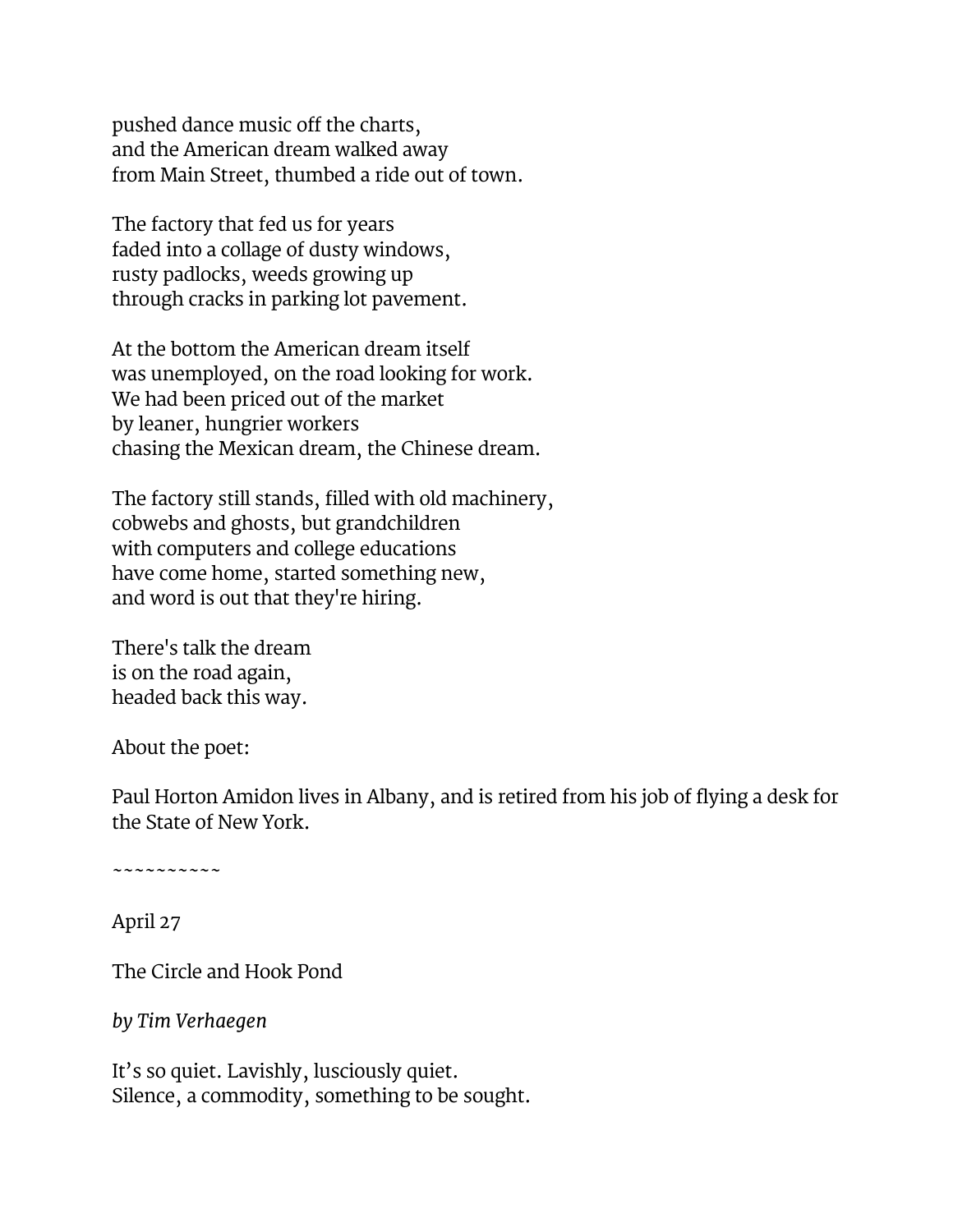Someplace to be sought - the quiet. So quiet. A soothing breeze. Small leaves wave. Two dogs - free - pals - roam this entire town. Something on their collars jingle - hint their passing. Their collars jingle now - say they've come home - the sun at the same place each day.

1965 and 2019 at the same time. You and the other you at the same time. On this street, along these houses, the people are. Where? An older boy waves, he's too old to want to play. But there he is, there he was, right there, right here. Like those dogs. Just where the sun is. Day after day.

Everybody, every thing, coming home, this time of day.

And here. All this expanse. All this green. All this wild.

Look around.

Around.

Around.

Can every living thing possibly be so still? All this room around you. So still. Like you wished it. Made it happen.

A rabbit, a dot of a bunny - makes his move - way over there - long across this field.

How funny you can see him, so far away - even this large pond - is dead still. You're looking at him - then it occurs to you - he's looking at you . . . Too. You've connected.

The fog has climbed the dunes. The fog carries the sea's sounds. It will be dark soon.

Other dots have appeared in all directions.

without your command, without your notice.

You turn slow. Count them. Smiling.

This life. Your life, their life, always, always will be, entwined.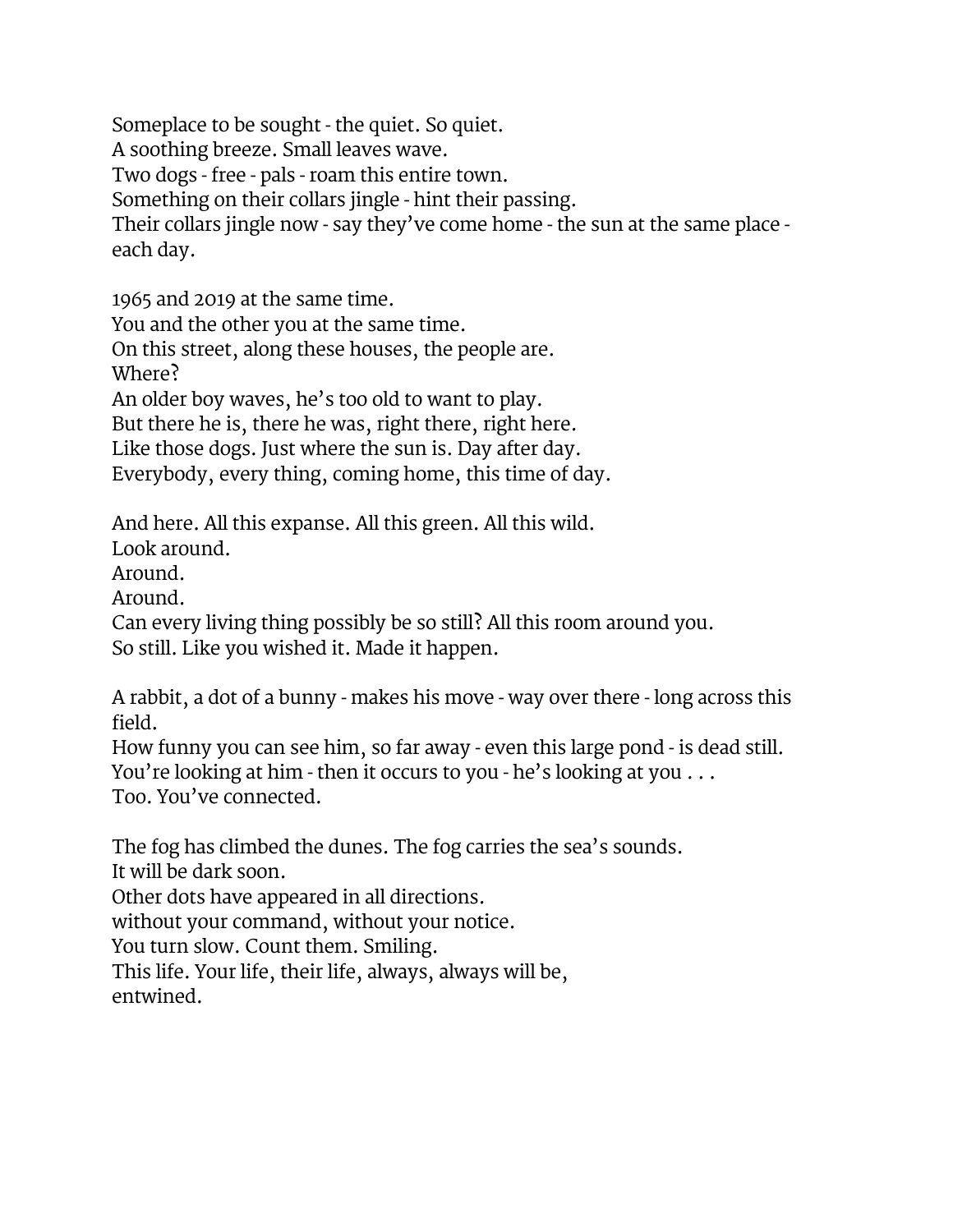About the poet:

Tim Verhaegen, 60 years old this August, has been writing prose and poetry all his life.

~~~~~~~~~~

April 28

I would be a crow today

*by Linda Sonia Miller*

loud, obnoxious, stark against these winter hills caw unadorned yellow-beaked dark-cloaked witch in flight hold nothing back voice loud from a screaming heart why settle for titmouse oriole something with a song when the world is hard as ice, news is bleak days too short too long brow-beating cold tenement grim all you can do is screech, screech screech

About the poet:

Linda fell in love with Rensselaerville 15 years ago, and remains inspired by its natural beauty and the kindness of its residents. Her work has appeared in a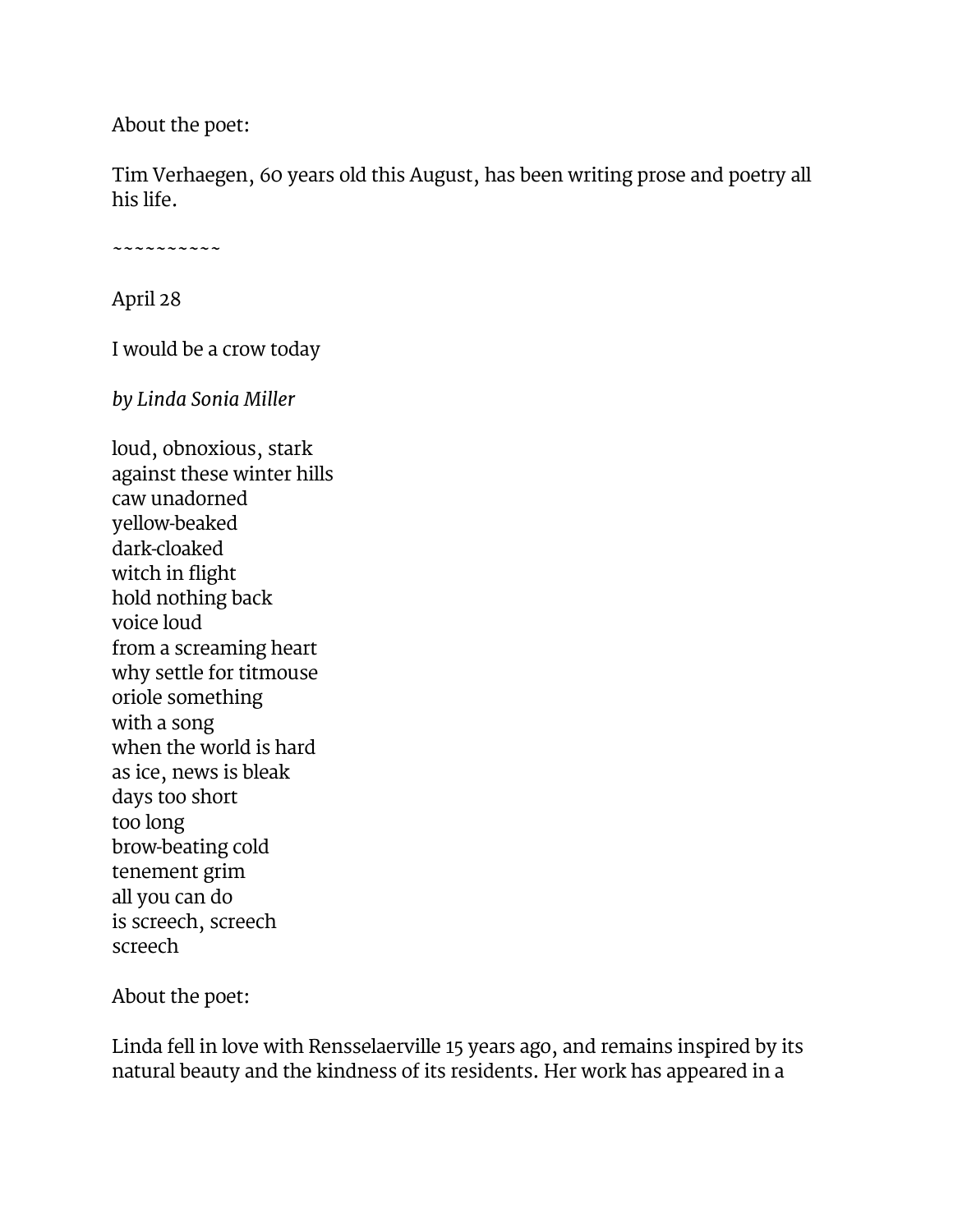variety of journals as well as in her collections *brieflybriefly* and *Something Worth Diving For.*

~~~~~~~~~~

April 29

Parked Cars

*by Mary Panza*

Sitting on the stoop I was unaware I was being Admired By a boy in the window Across the street In the apartment Above the Barbershop Who would break my heart Years before I Broke Him Sitting on the stoop waiting for my friends to get me  $In a$ K car I was unaware Of what was to come For me and that

Boy

My family His family The hospital stay I was too young for him in the beginning and Too old in the End

See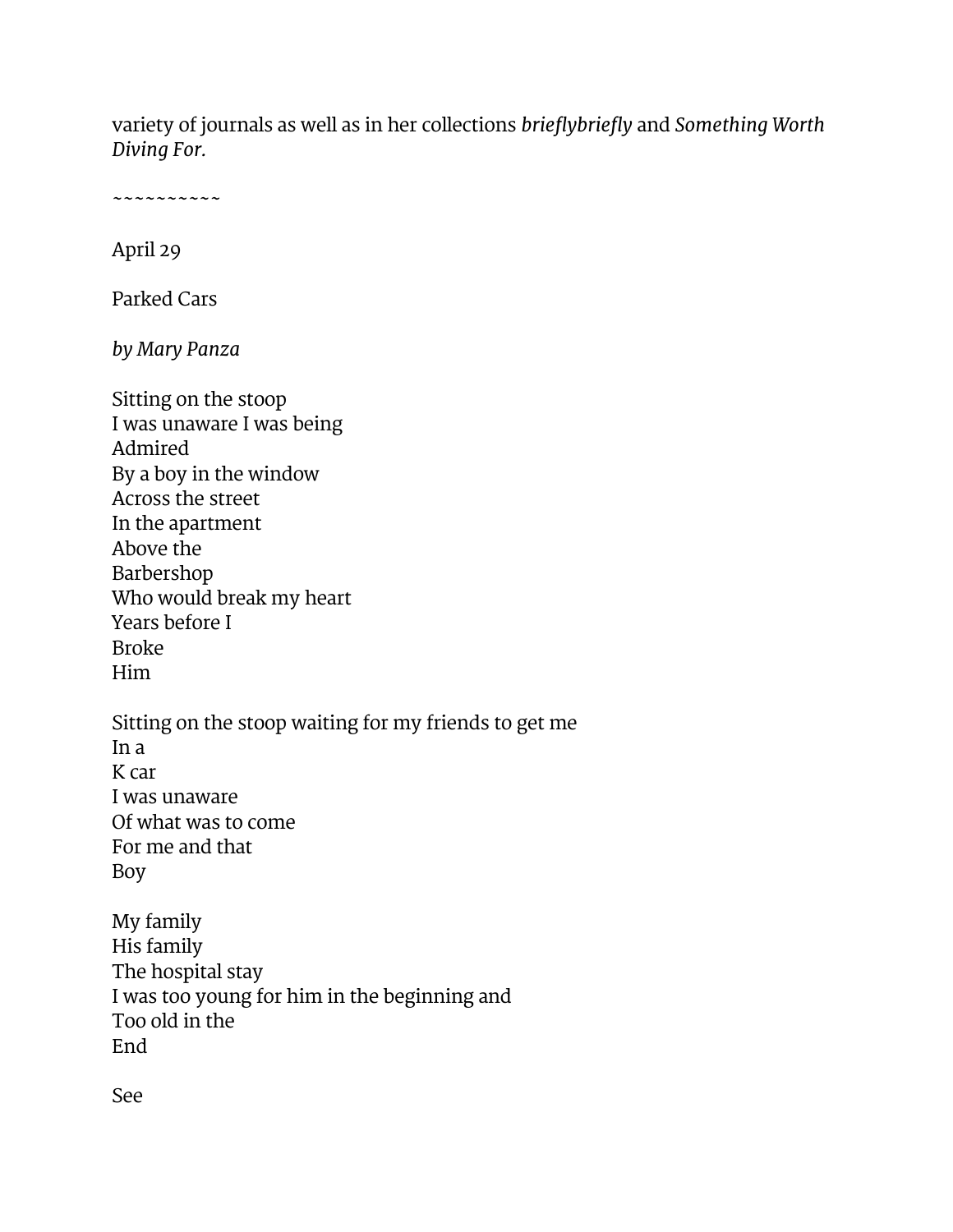I was just Sitting on the stoop looking to the Corner For a K car My friends I just wanted to get off the stoop and go Somewhere

January Midnight 33 years later A text I waited until daylight to Look What were you thinking

I cursed you up and down

Sometimes I still Do

For you I will Remain That girl On the Stoop You admired From a window In the apartment Above the barbershop Across the street

#### About the poet:

Mary Panza is Vice President of Albany Poets.

~~~~~~~~~~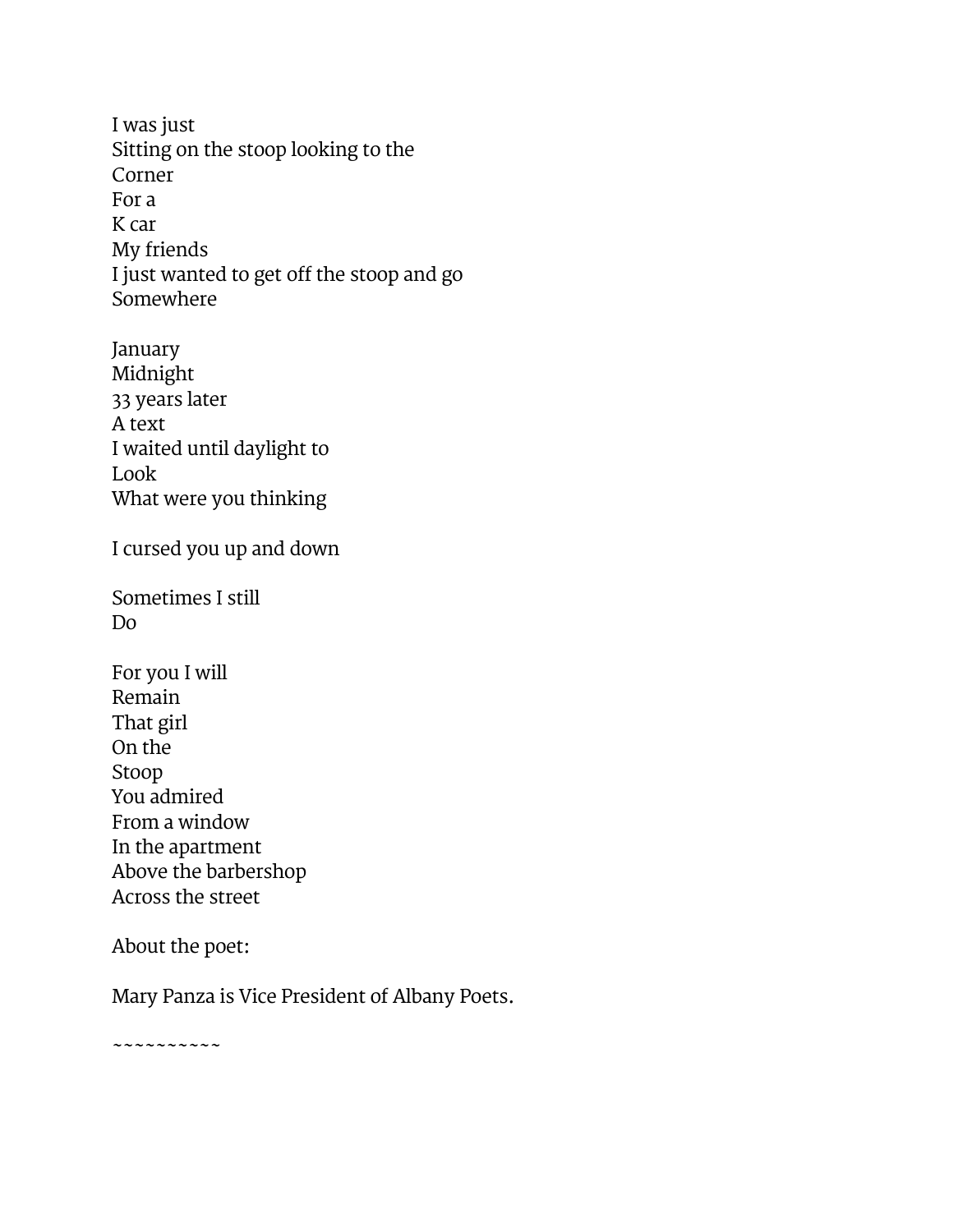April 30

Untitled #10

*after Diane Arbus*

*by Alan Catlin*

What was it the Shakers sang?

It's a gift to be simple.

Applied here in the asylum for women with mental handicaps, where most of the people are smiling. Seem unassuming, unself-conscious, able to anticipate, to experience, to enjoy dress-up day, an outing on the town. Such joy is not easily understood in people well past childhood's end.

May seem incongruous, indecent even, in a world where full faculty humans are willful freaks.

Here's to all the ones born deformed, too small, too tall, with too many limbs, not enough, with genders all mixed up, not one, or the other, or both.

Here's to all those others, who can only have a normal life among others as messed up as they are. Who live in sideshows, curiosity cabinets, normal people look inside in order to feel superior to another.

Here's to all those portraits of the women of the asylum, in their dress-up clothes, in their homemade costumes, their bathing